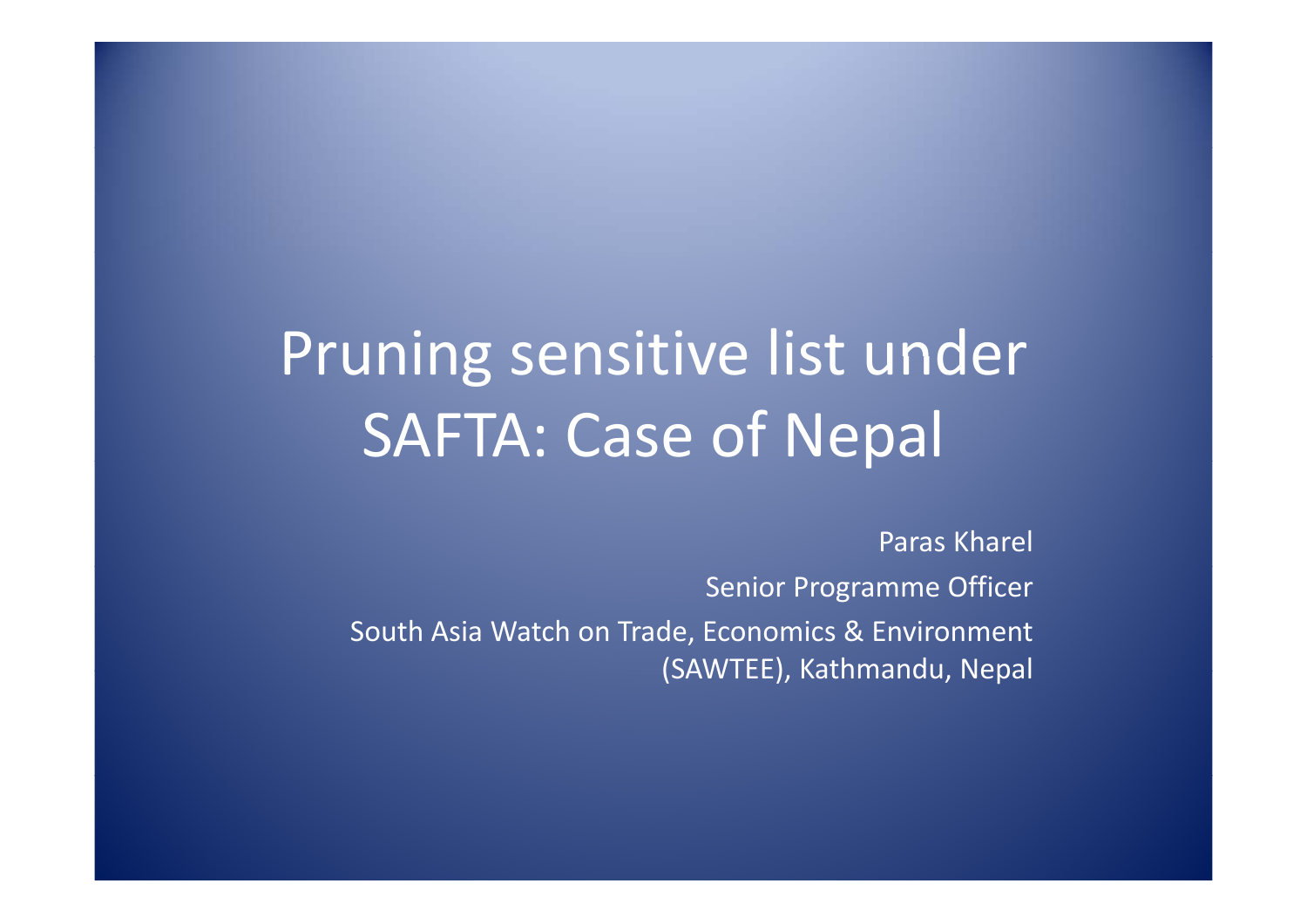#### Nature of Nepal's sensitive list (SL)

#### •Two SL

- For LDCs (1257, under HS2007)
- –— For NLDCs (1295)
- LDC list is subset of NLDC list
- Items only on the NLDC list number 38, covering Chapters 72, 73, 83 and 84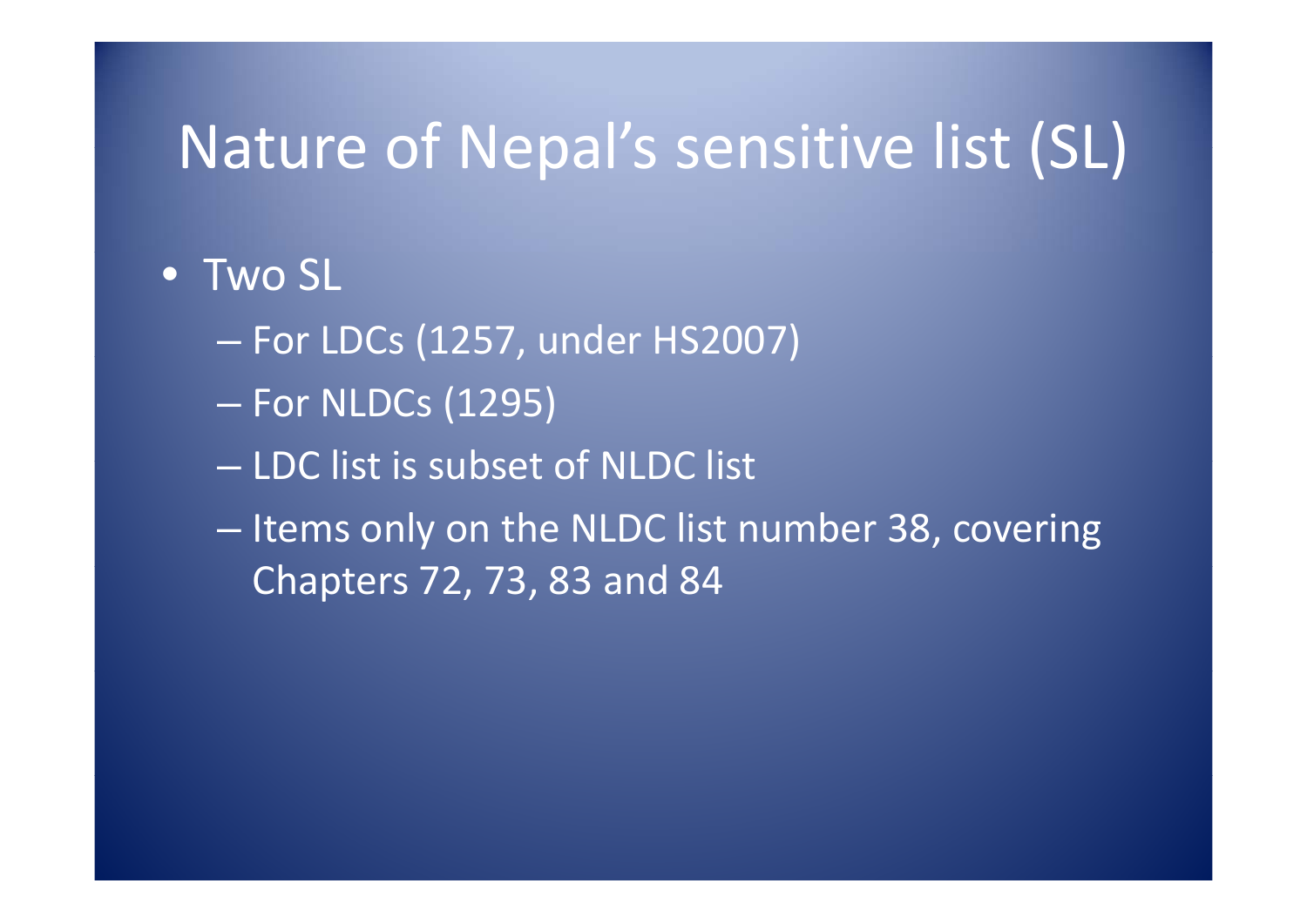#### Nature of Nepal's sensitive list (SL)

• Agricultural products (including fish and fish products, and tobacco) figure prominently in the consolidated list—all but five chapters in Chapters 1‐24 are in the list. It also covers mineral fuels (including petroleum products), and manufactures such as pharmaceutical products, textiles and clothing, footwear, plastics and plastic products, electrical machinery equipment, paper and paper products, articles of iron or steel, and motor vehicles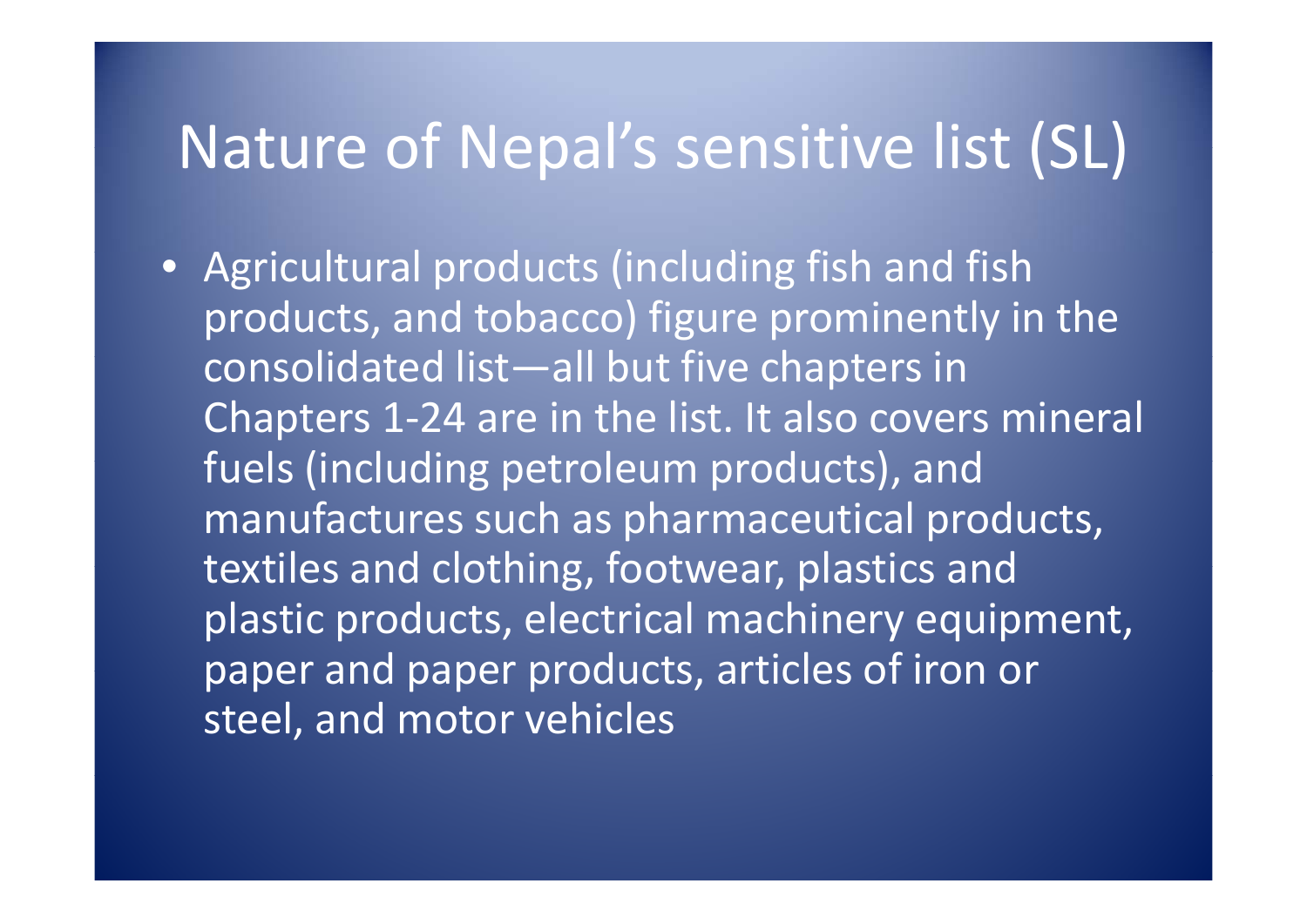### Methodology

- Secondary data analysis and survey
- Secondary data analyis
	- Data for the years 2005‐2007
	- Mirror data
	- Conversion of HS2007 codes into HS2002 codes
	- – LDC and NLDC lists considered separately in the first stage and shortlisted items considered together in later stages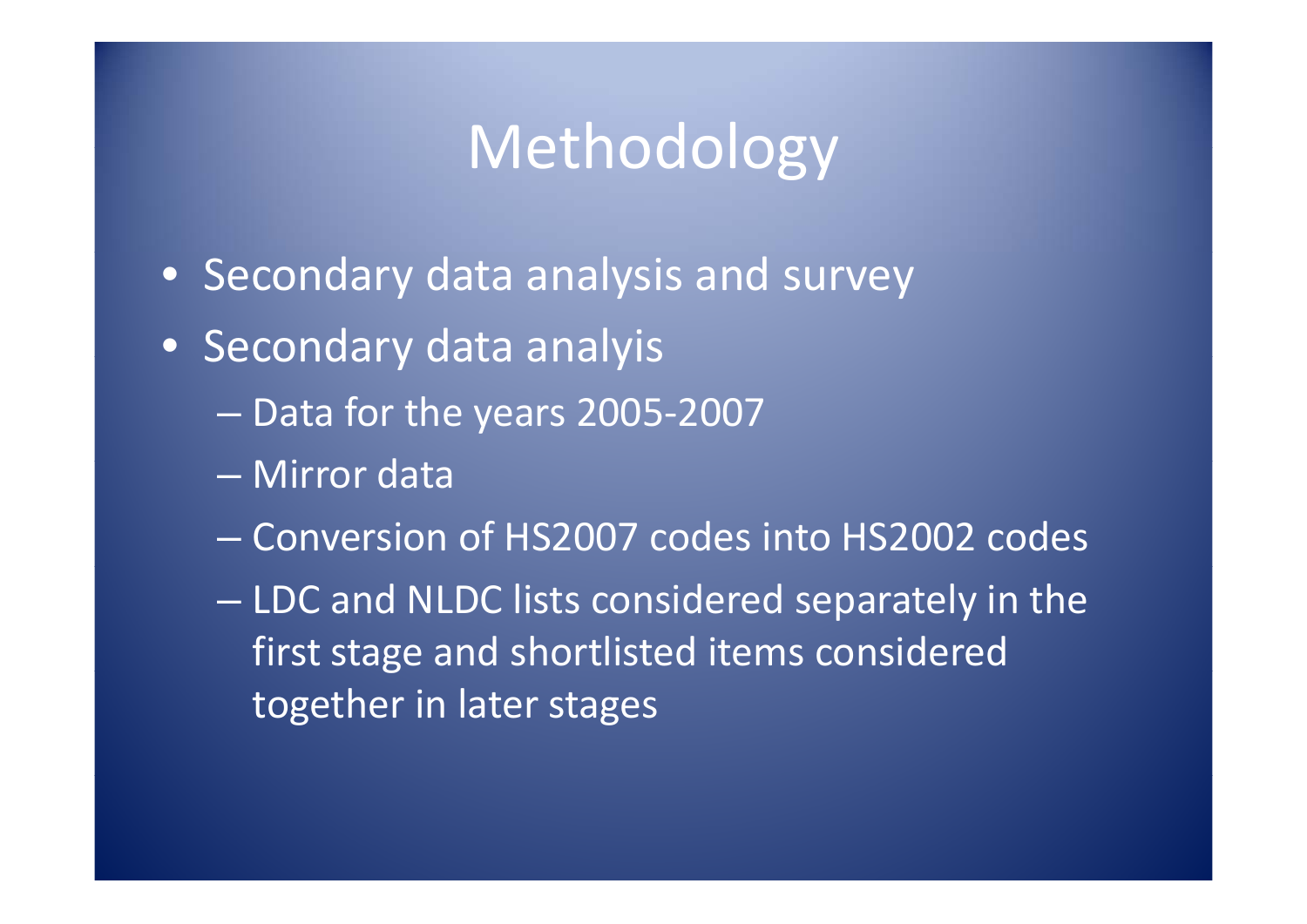### Methodology

- Four criteria in secondary data analysis:
	- Value of RCA Index for at least one South Asian partner is greater than unity in all three years
	- $-$  Share of South Asia in Nepal's imports is greater than 66 percent in all three years
	- – Trade potential between Nepal and at least one South Asian country is positive for all three years
	- – $-$  Indian products are exempt from basic customs duty (There are 274 such tariff lines under HS 2007, covering Chapters 1, 3, 4, 6‐12, 14, 15, 17 and 23)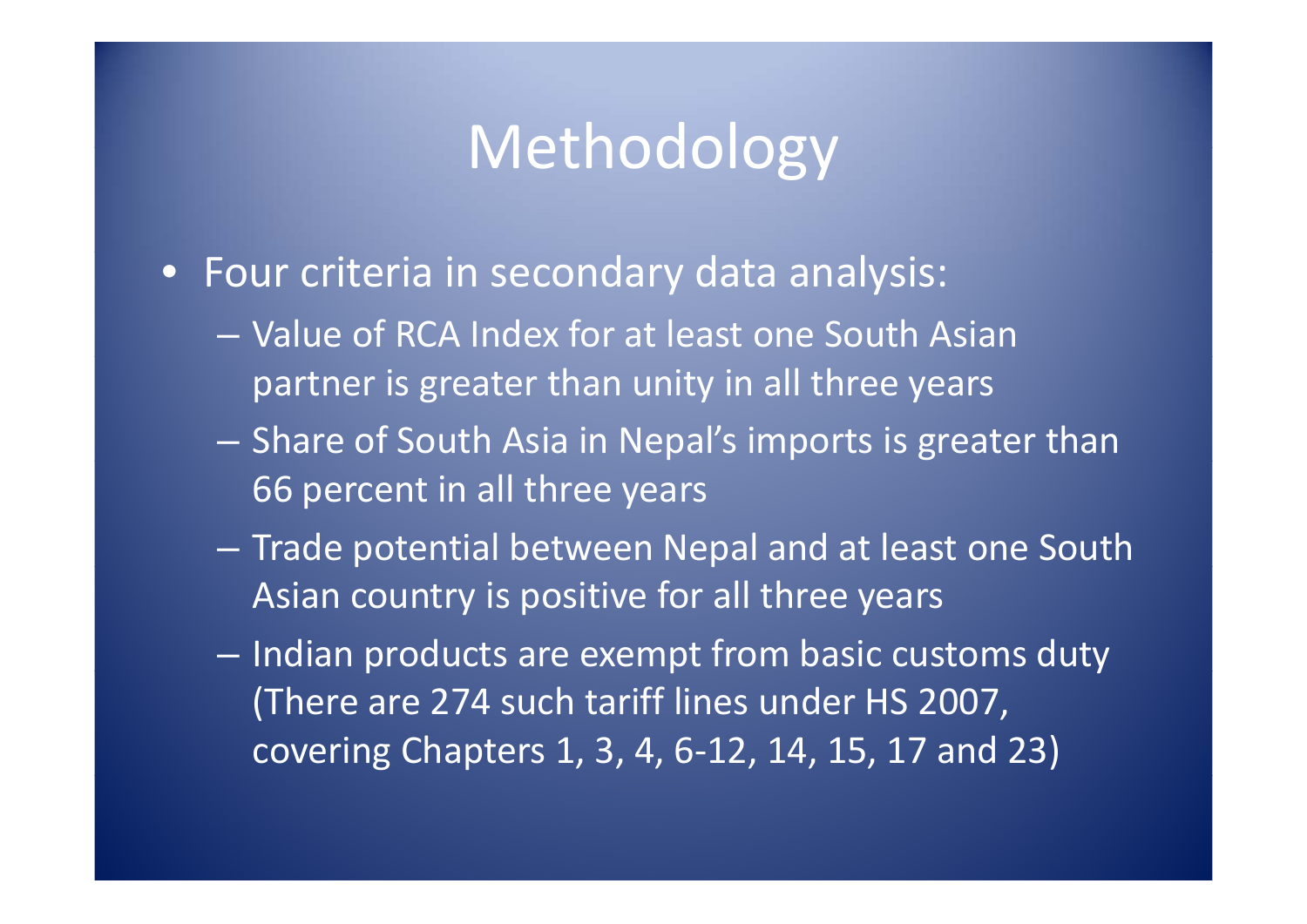## Methodology

• Survey: Interview with manufacturers and industry associations in select shortlisted items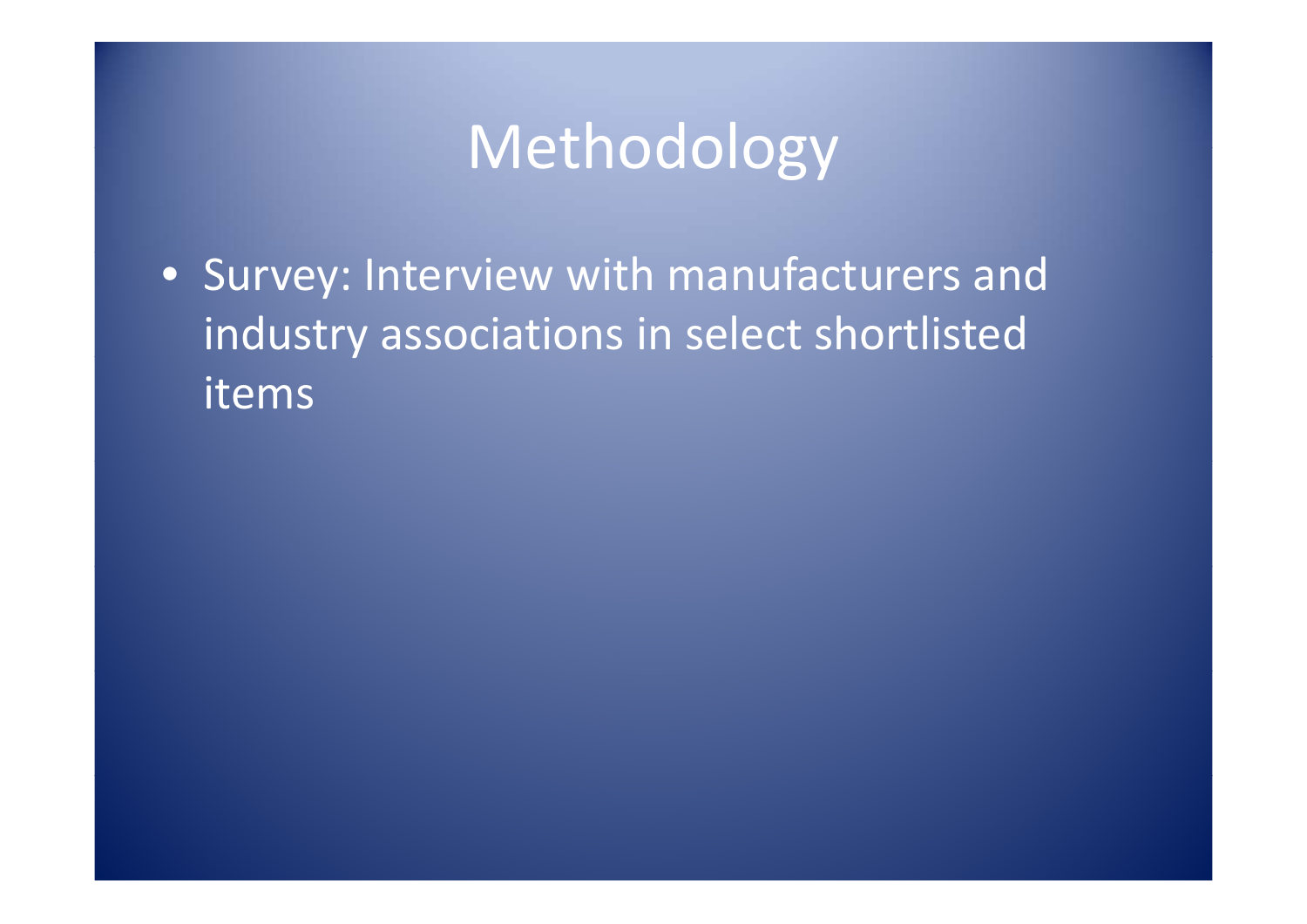#### Trade analysis of SL

| Nepal's imports under consolidated sensitive list (in US\$ '000) |      |               |               |                |  |
|------------------------------------------------------------------|------|---------------|---------------|----------------|--|
| <b>Imports from</b>                                              | Year | 2007          | 2006          | 2005           |  |
|                                                                  |      | 820412.47     | 681638.66     | 595005.17      |  |
| India                                                            |      | (71.56)       | (74.93)       | (77.30)        |  |
| <b>Bangladesh</b>                                                |      | 1228.31(0.11) | 625.52 (0.07) | 822.94 (0.11)  |  |
| Pakistan                                                         |      | 21.84 (0.00)  | 409.99 (0.05) | 1017.36 (0.13) |  |
|                                                                  |      | 136.11        |               |                |  |
| Sri Lanka                                                        |      | (0.01)        | 143.03 (0.02) | 256.84 (0.03)  |  |
|                                                                  |      | 0.00          |               |                |  |
| <b>Bhutan</b>                                                    |      | (0.00)        | 0.00(0.00)    | 35.31 (0.00)   |  |
|                                                                  |      | 821798.74     | 682817.20     | 597137.61      |  |
| South Asia                                                       |      | (71.68)       | (75.06)       | (77.58)        |  |
| <b>Total sensitive list imports</b>                              |      | 1146508.08    | 909670.62     | 769732.70      |  |
| Figures in parenthesis are % of total sensitive list imports     |      |               |               |                |  |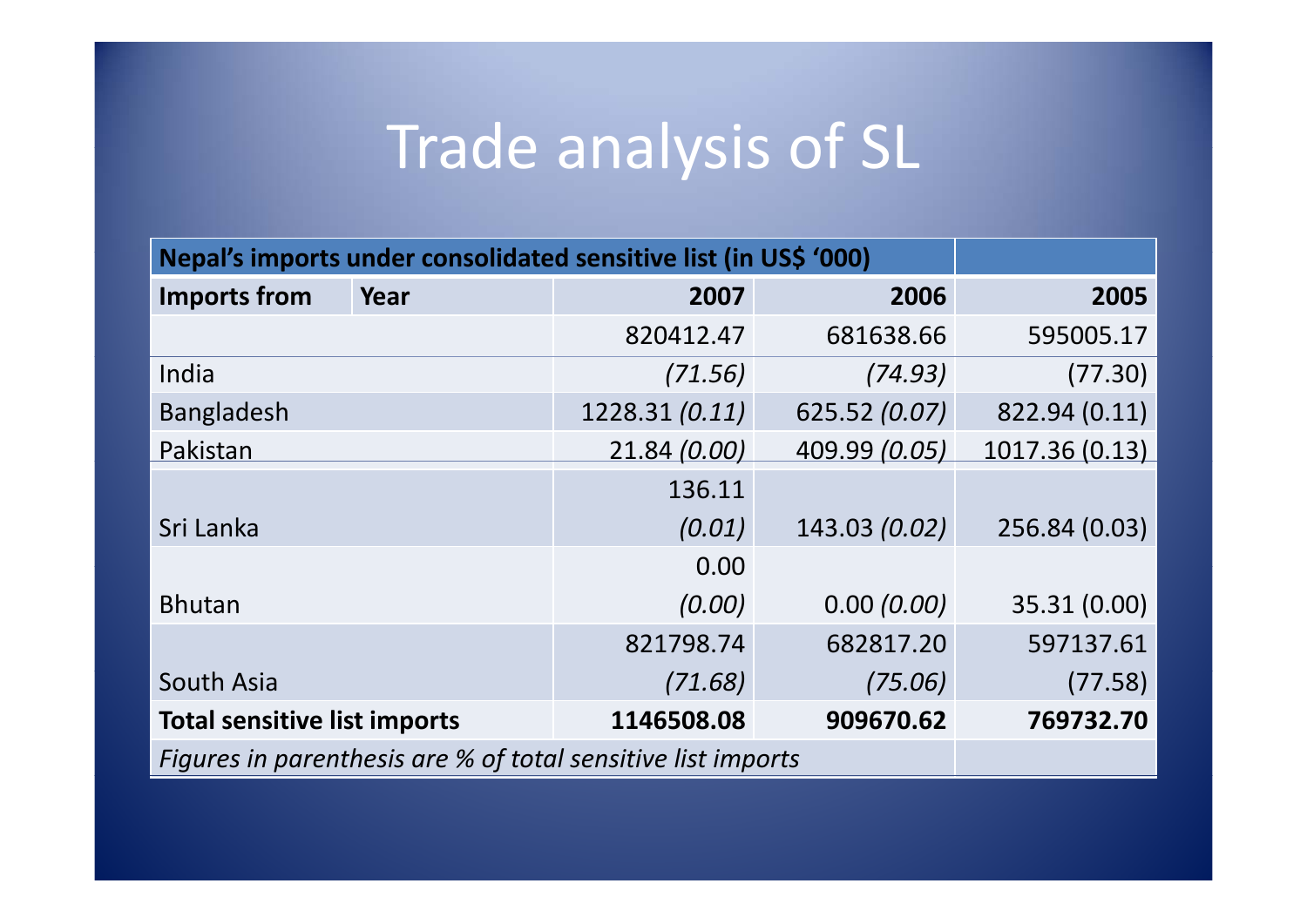#### Trade analysis of SL

- Nepal's average imports under the consolidated sensitive list amounted to US\$941.97 million in 2005-07, which accounted for 59.6 percent of Nepal's total imports
- India dominated imports from South Asia, accounting for over 99 percent of imports from South Asia in the consolidated sensitive list
- India's median per tariff line share in Nepal's imports was 83.1 percent for the common list and 98.02 percent for the NLDC‐only list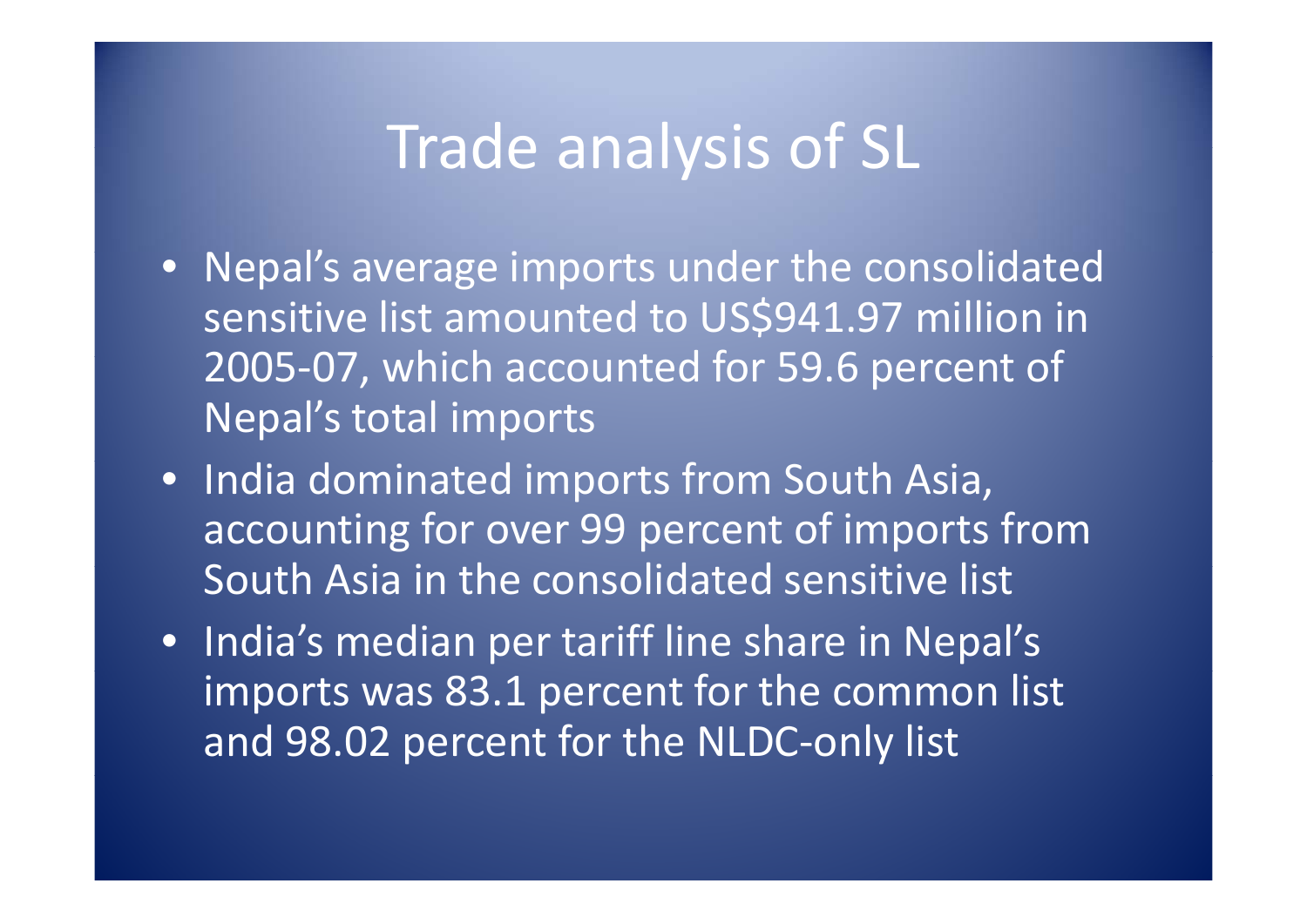#### Trade analysis of SL

Nepal's imports from South Asian countries under consolidated sensitive list as % of **total imports from them**

|                   | 2007  | 2006  | 2005  |
|-------------------|-------|-------|-------|
| India             | 66.32 | 73.64 | 71.09 |
| Pakistan          | 2.71  | 16.91 | 31.23 |
| Sri Lanka         | 74.45 | 4.01  | 87.06 |
| <b>Bangladesh</b> | 95.37 | 83.03 | 95.59 |
| South Asia        | 66.31 | 73.23 | 70.96 |

On average, sensitive list items accounted for 70.2 percent of Nepal's total imports from South Asia.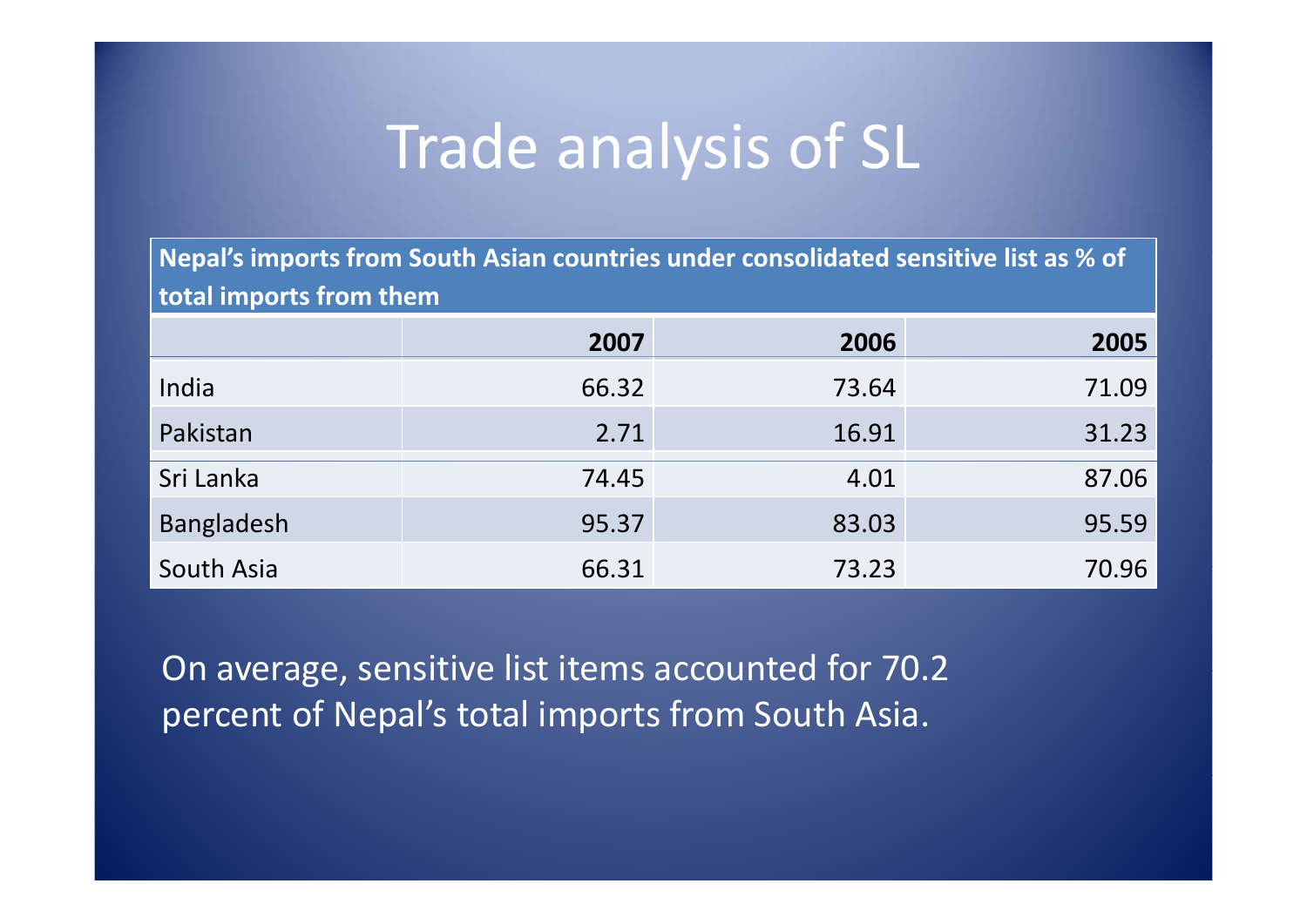#### First stage secondary analysis results

- LDC list: 256 tariff lines (HS2007)
- NLDC list: 5 tariff lines
- Total first‐stage shortlisted items: 261
- These items cover 39 chapters, out of the 57 chapters in the sensitive list.
- They represented 56.6 percent of total sensitive list imports. 97% from South Asia
- Their imports from SA represented 73.27 percent of total sensitive list imports from SA.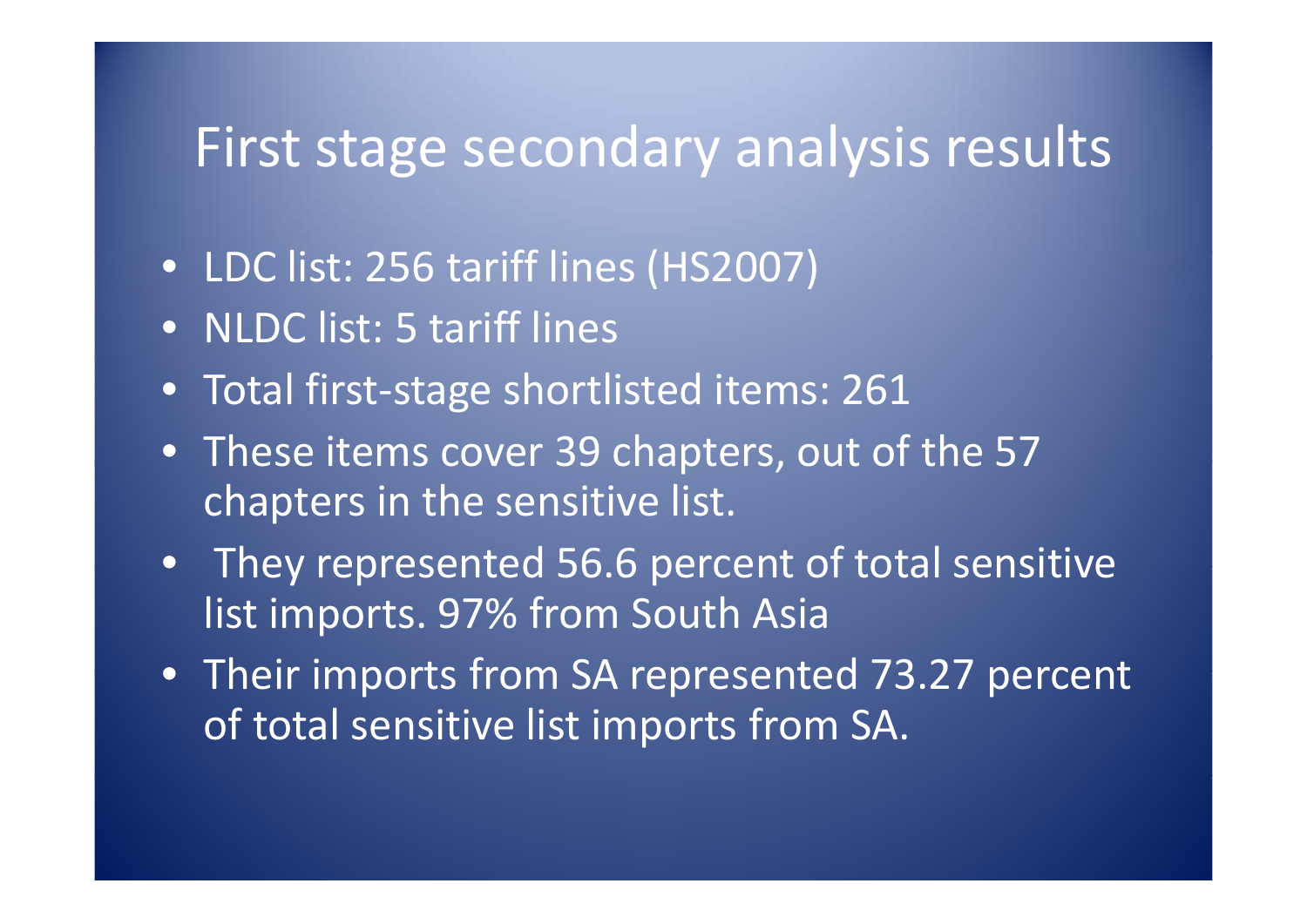#### First stage secondary analysis results

- The shortlist includes two tariff lines representing petroleum products and accounting for <sup>a</sup> whopping 34.29 percent of total sensitive list imports.
- 148 tariff lines representing agricultural products spread over 14 chapters and accounting for 11.6 percent of Nepal's total imports under the sensitive list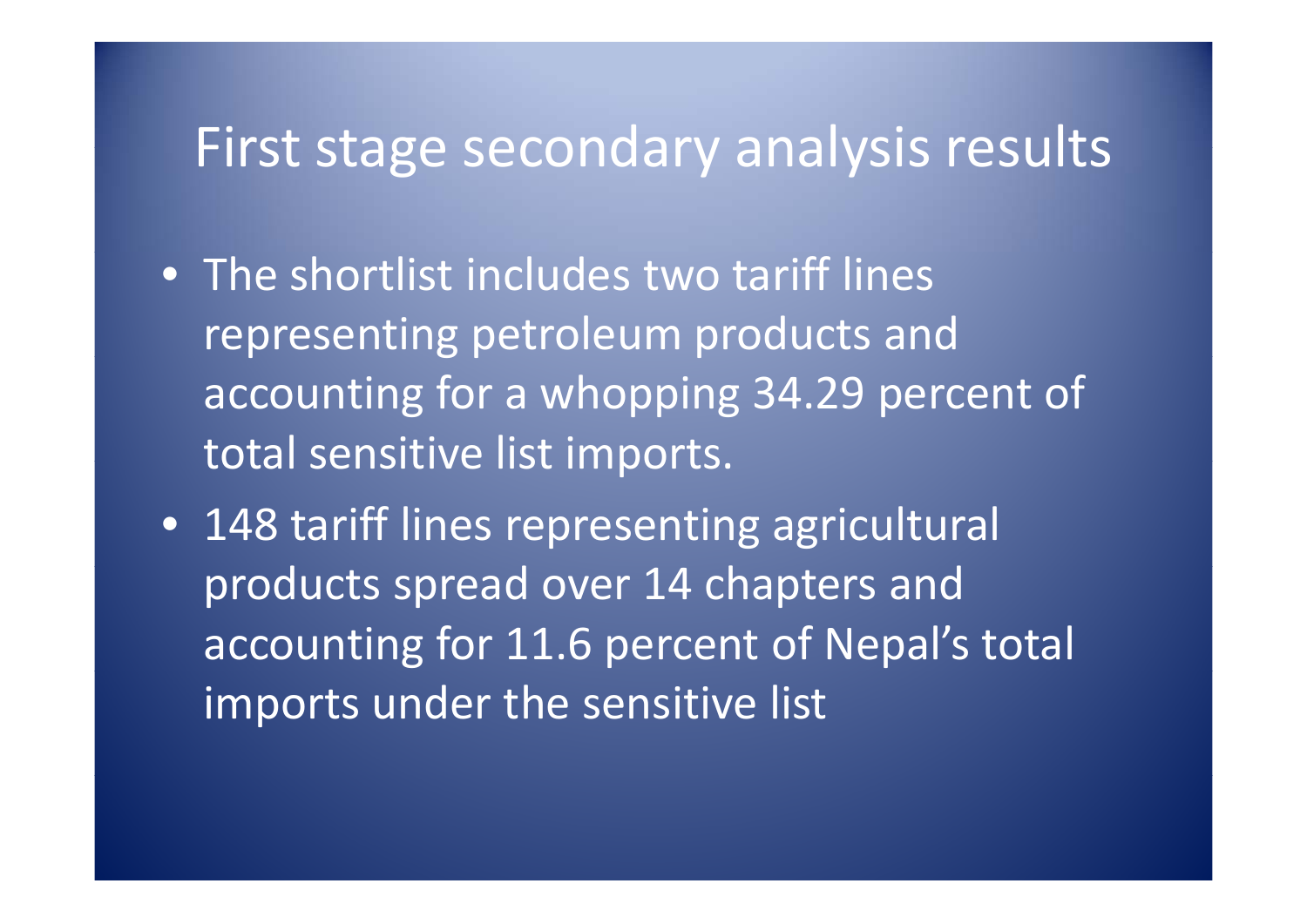#### Second stage: Revenue

#### • Two sources:

- Department of Customs data for 2008/09 for 14 tariff lines (including petroleum products)
- Calculation from COMTRADE trade data (2005‐ 2007) and applied MFN rate (2008/09)
- Taking NRs. 10 million as the cut-off revenue per tariff line: 30 tariff lines representing NRs. 10.19 billion of revenue (39.7 percent of import customs revenue)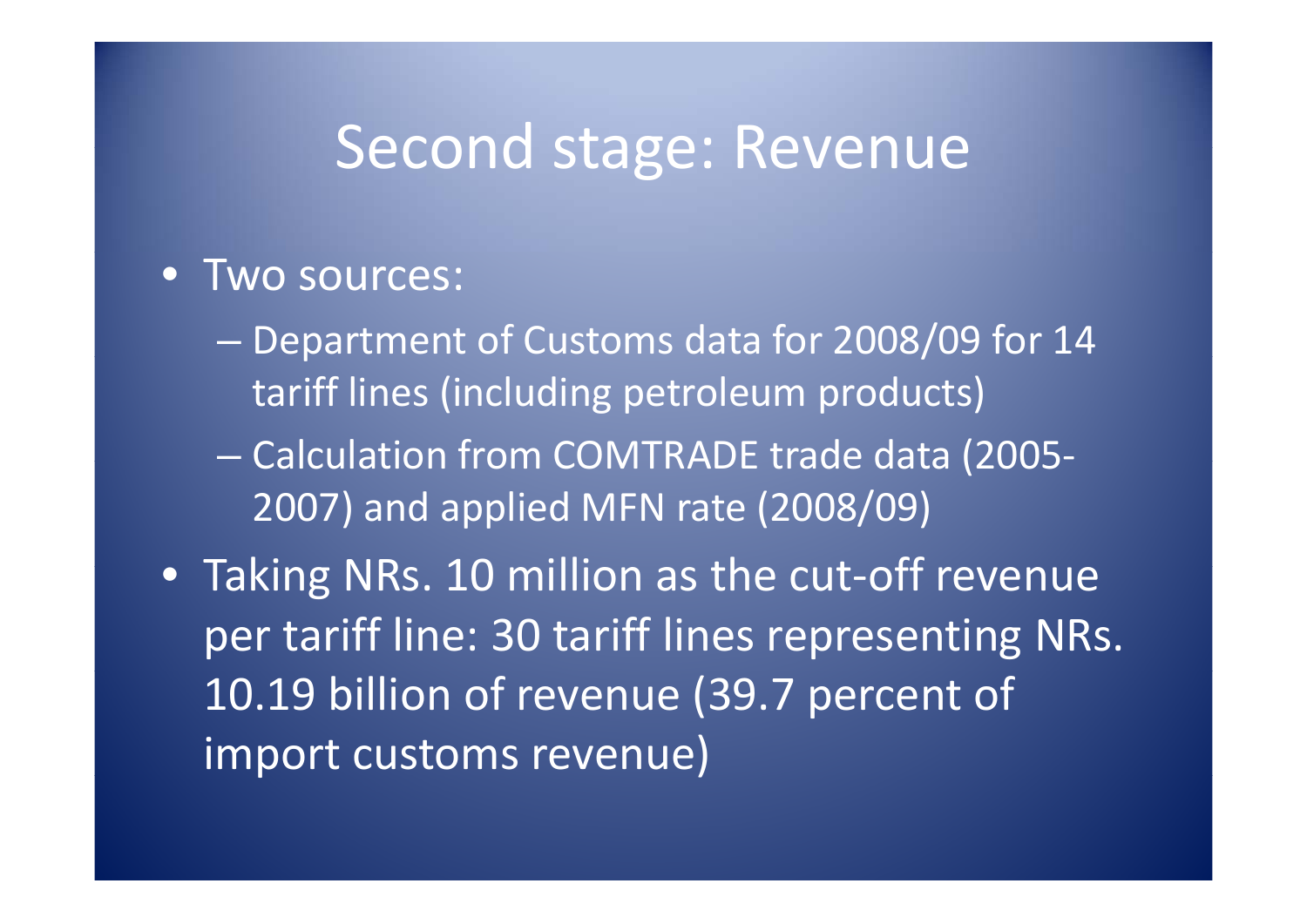#### Revenue

- 14 tariff lines, including petroleum products and motor vehicles, accounted for the bulk of the revenue, that is, NRs. 9.8 billion
- The 30 tariff lines represent revenue loss (which may be an underestimate) and are not considered further
- From the first‐stage shortlist (261), there are now 231 items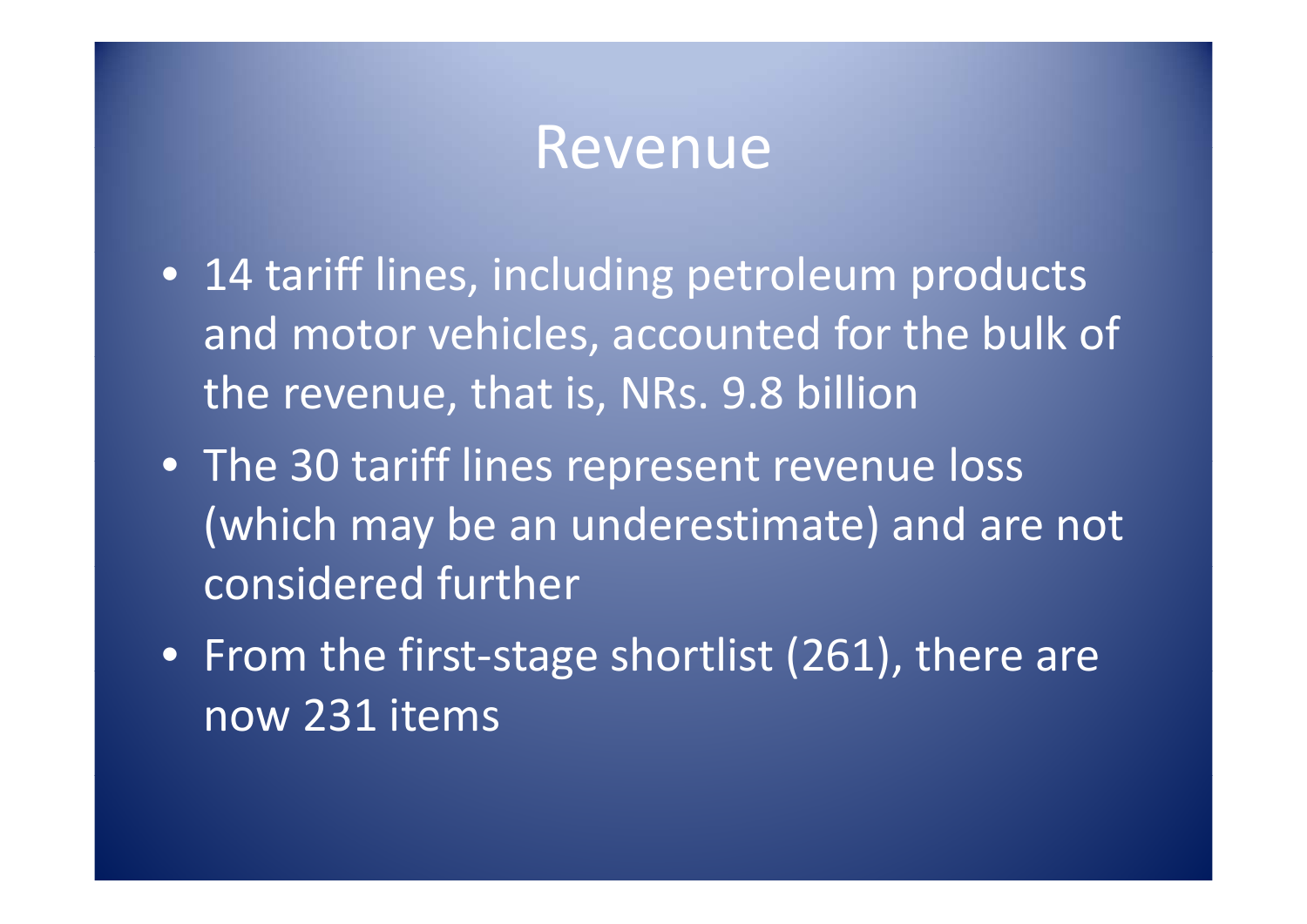#### • The 231 items include:

- Agricultural products (MFN rate just 10 percent in 119 tariff lines)
- Products of infant domestic industries
- Products of SMEs
- Ideally, all should be surveyed. But not possible.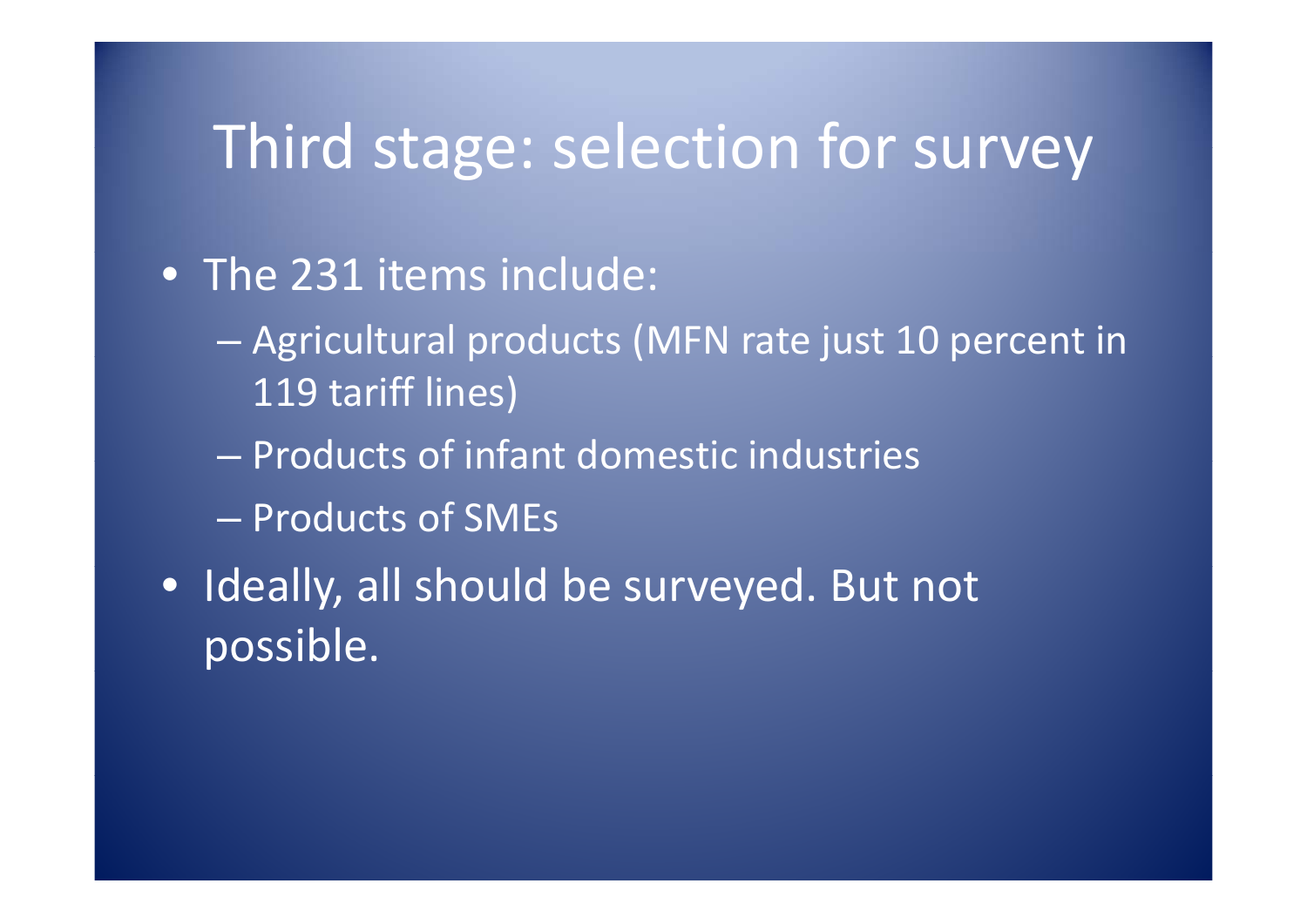- We consider for survey items that attract MFN tariff of 15 percent and higher, and/or where the domestic industry appear "sensitive" and may need protection on infant industry and/or socio‐economic (e.g., employment) grounds"
- How organized the sector is, is also <sup>a</sup> factor for selection for survey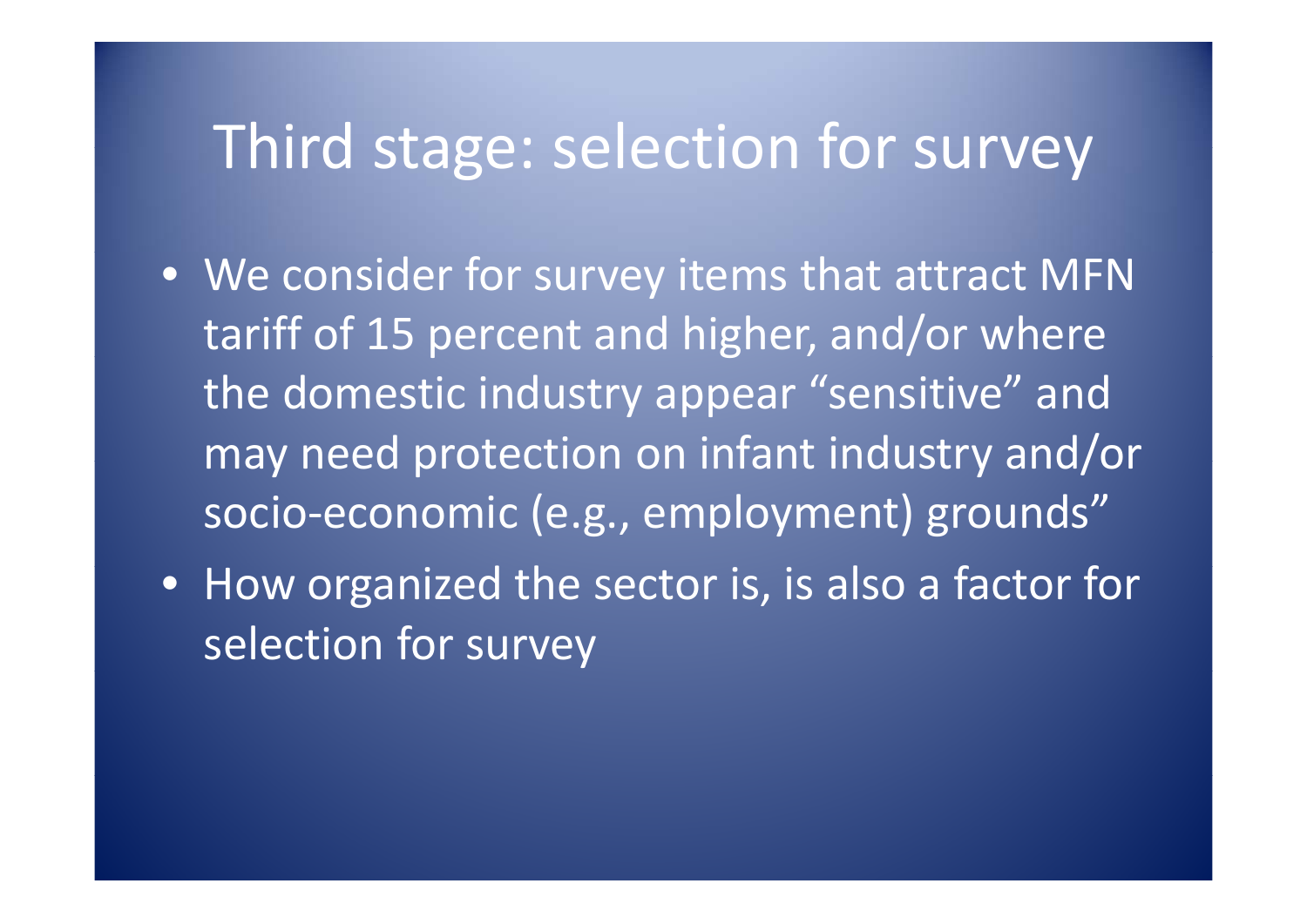- **57 items covering 9 sectors selected for survey**
- Chapter 9 (4): Tea (MFN 25)
- Chapter 17 (1): Cane molasses (MFN 25)
- • Chapter 32 (1): Paints and varnishes based on polyester (MFN 30)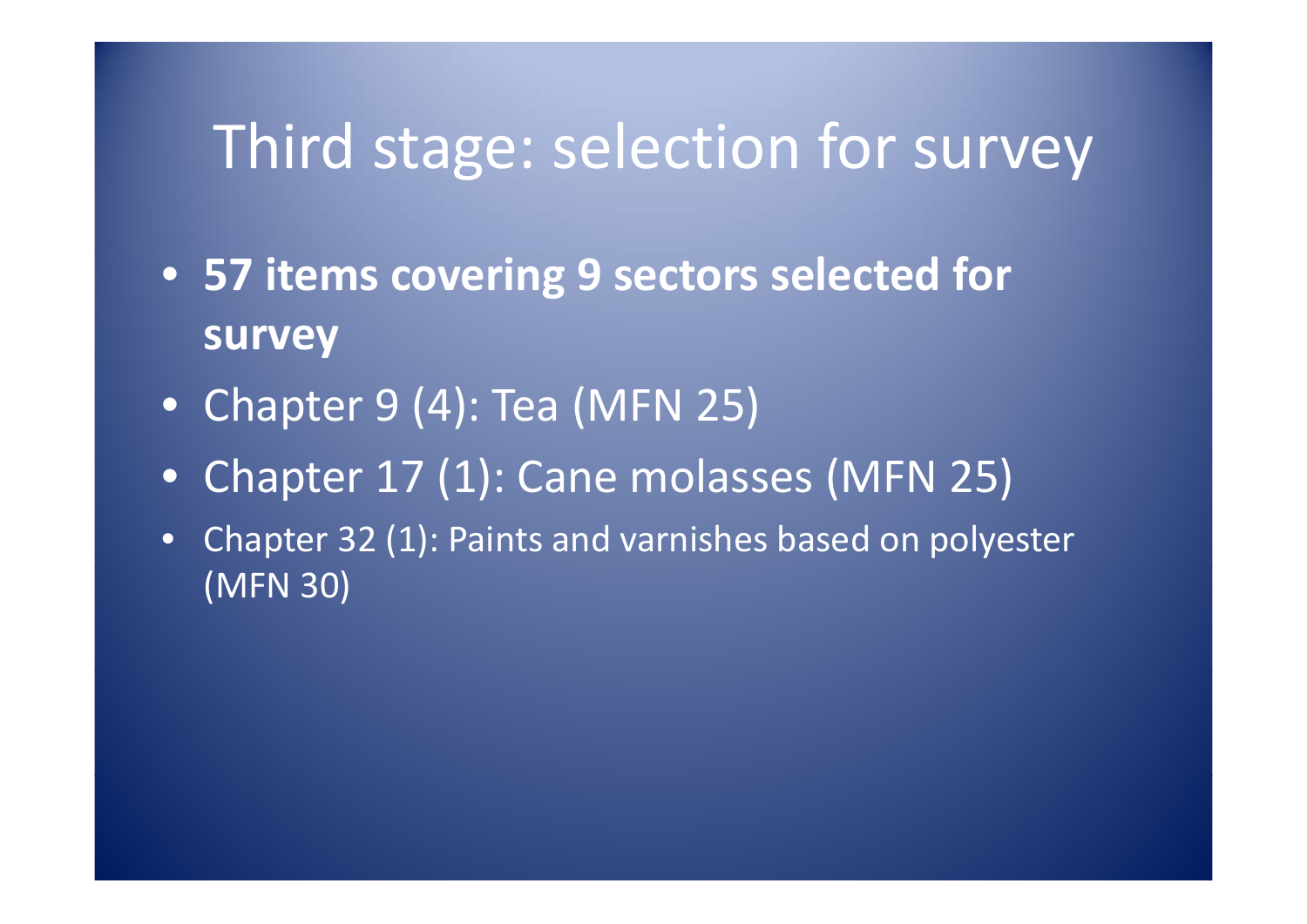- Chapter 40 (3): Rubber tubes and tyres (MFN 15‐25)
- Chapter 48 (8): Paper & paperboard; art of paper… (MFN 15‐30)
- Chapter 60 (9): Fabrics (MFN 15)
- Chapter 61‐62 (23): Apparel (MFN 20)
- Chapter 64 (3): Footwear (MFN 20)
- Chapter 73 (5): Line pipes (20‐30)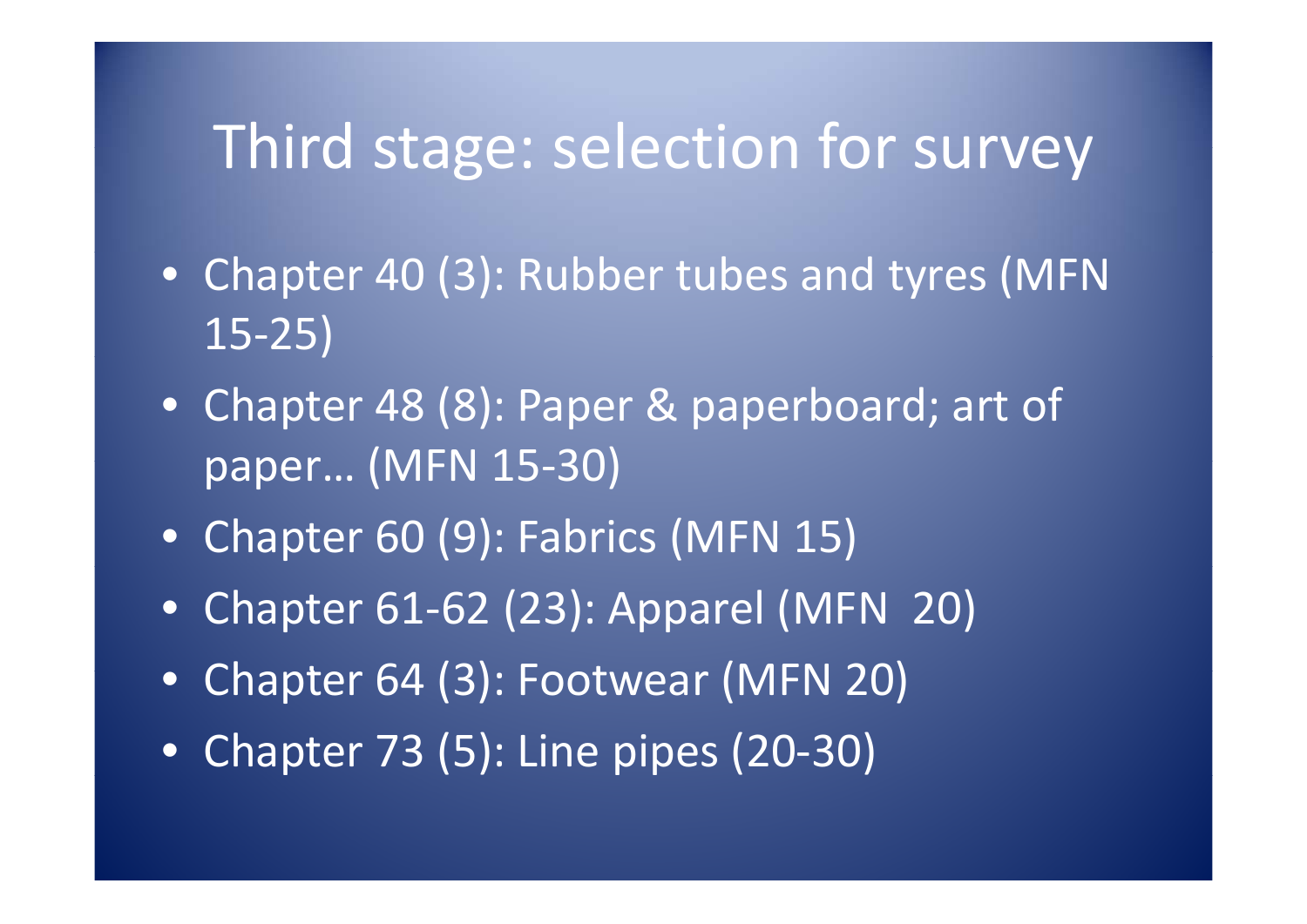#### Fourth stage

- Out of the 231 shortlisted items, there remain 174 products, including 135 agricultural.
- 69 agricultural products are important sources of livelihoods, hold potential for greater production and employment , and/or are officially regarded sensitive/having export potential by the government (e.g., milk, poultry, egg, fisheries, honey, cereals, vegetables (potato, cauliflower, etc., oil seeds & oleaginous fruits), coffee etc)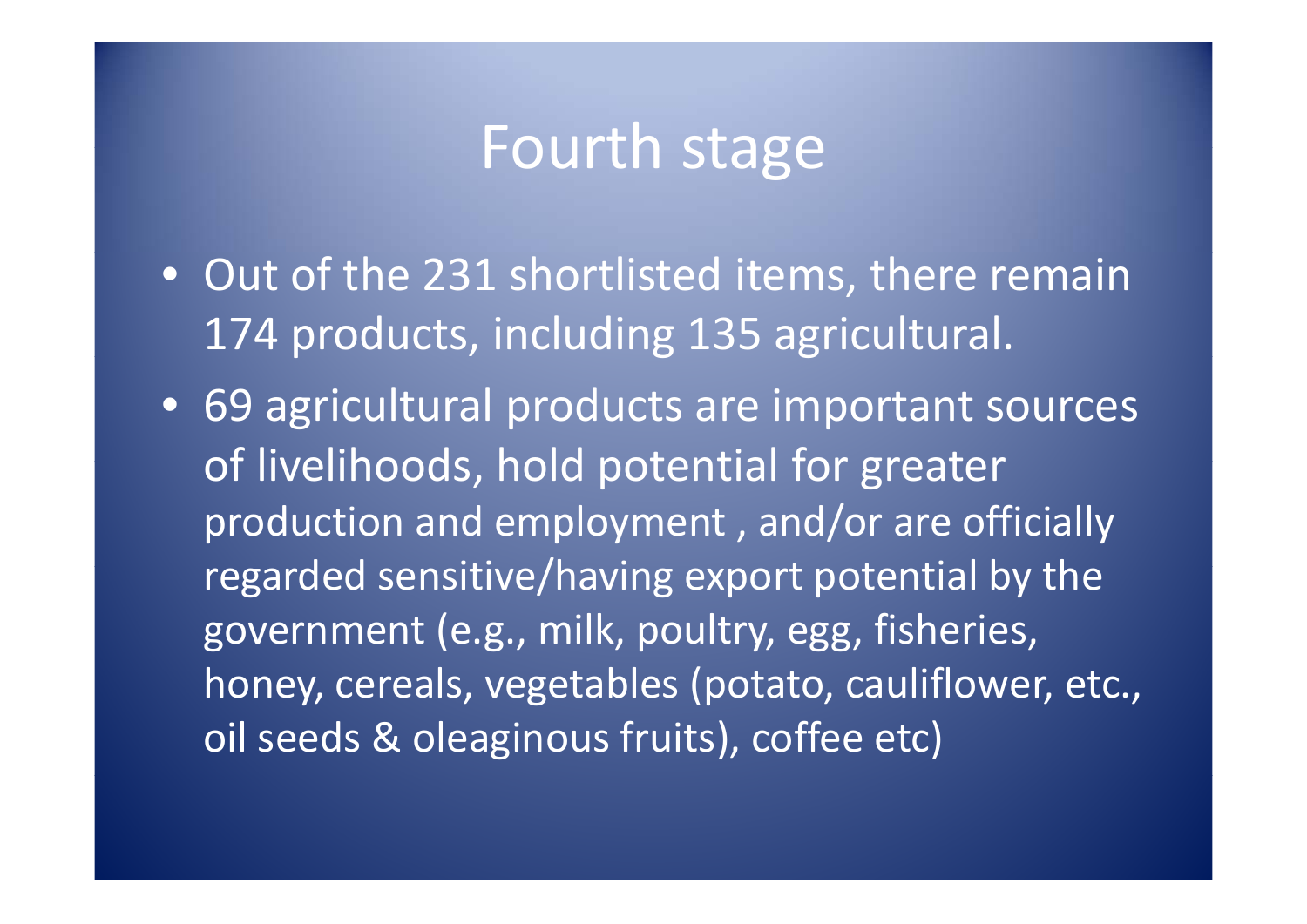#### Fourth stage

- Remaining products: 105 (66 agricultural, 39 non-agricultural)
- These do not appear really sensitive given available information, but stakeholder consultation is required for <sup>a</sup> conclusive determination.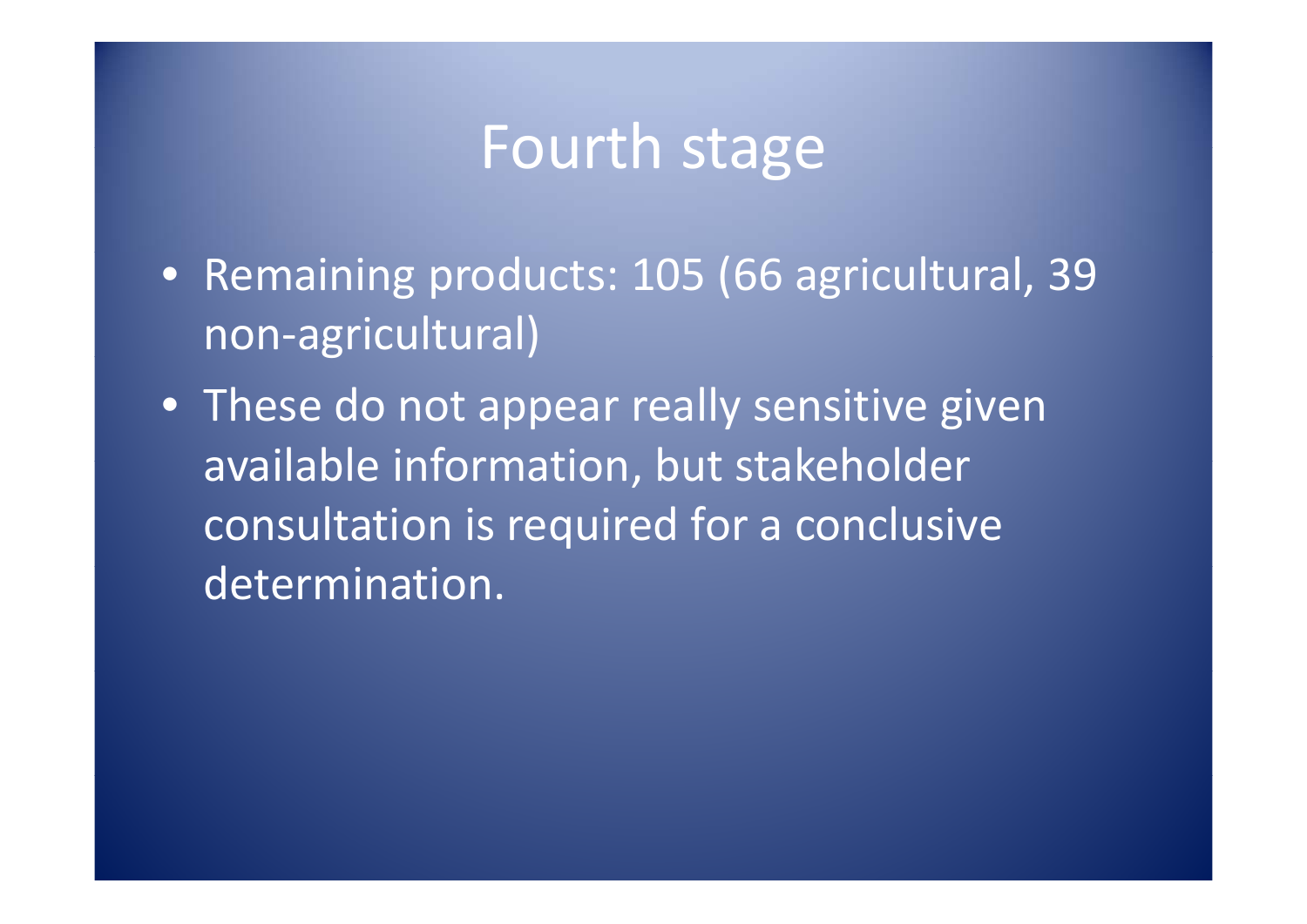#### Fourth stage

- What should be done with the tariff lines that are not shortlisted even in the first stage (1034 items). Of these, Nepal did not import 114 items?
	- – Based on additional information, including on domestic industry and stakeholder consultation, and better quality trade data (not mirror data that this study uses), these may also be considered for removal.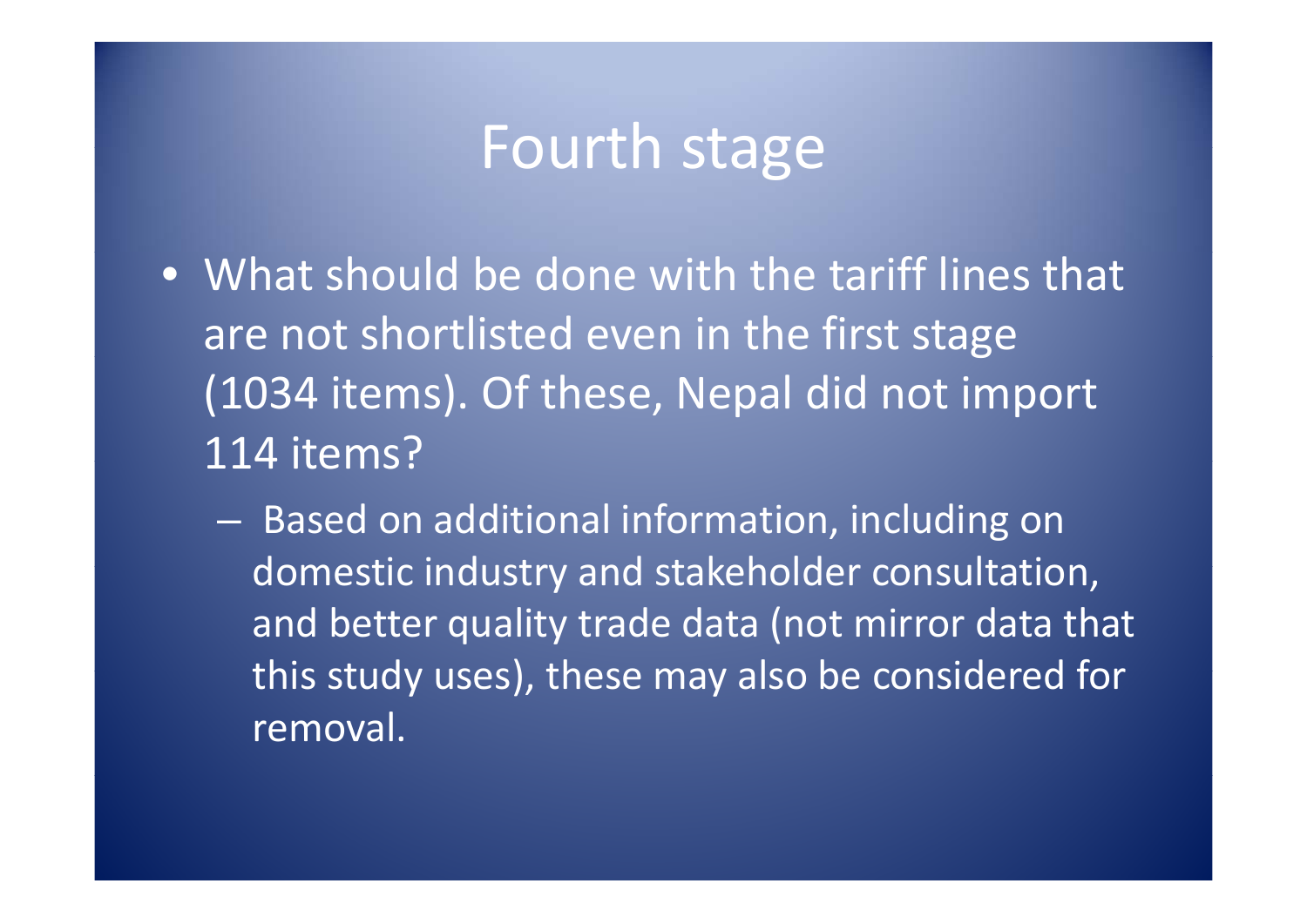#### Survey results: Paper industry

#### •**Paper**

- Nepali handmade paper industry is basically export‐oriented, with 80 percent of its output exported and the remaining sold in the domestic market
- Raw material found in Nepal
- –Women employment high
- –– Some competition from India and Thailand
- "Tariff must not be lowered for at least three years"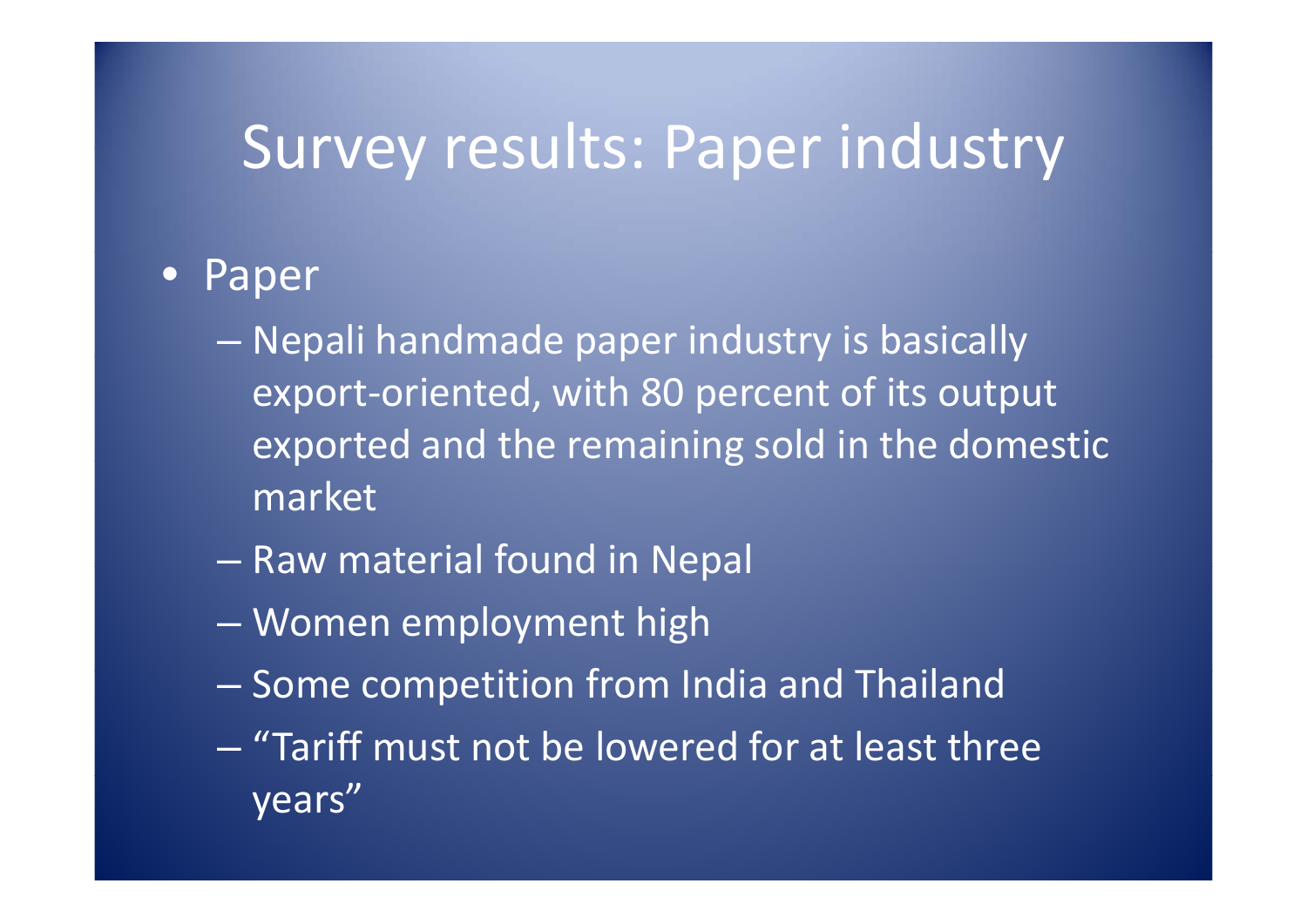#### Survey results: Leather footwear

- Nepali leather footwear industry accounts for 42‐45 percent share of the domestic market. Up from 30 percent some seven years ago
- Raw materials are mostly domestically sourced; the industry is highly labour– intensive, with labour accounting for 16-20 percent of the value of final product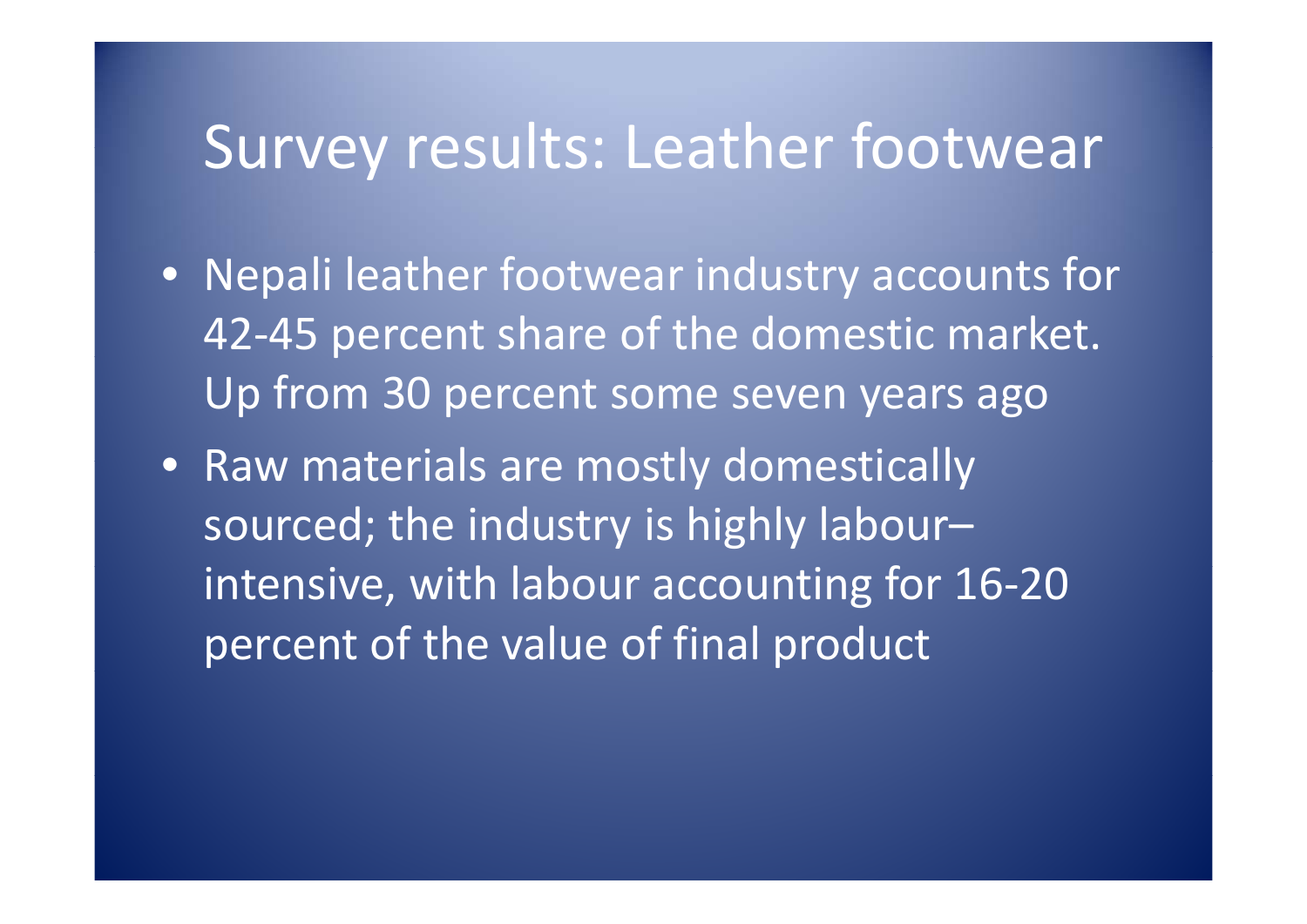#### Survey results: Leather footwear

- Nepali products are now competing head‐on with Chinese products while Indian products, which were doing well <sup>a</sup> decade ago, are losing market, though still popular in areas close to the border with India.
- Unfair competition is a challenge
- Smuggling and undervaluation hurting
- "More important than tariff is applying it effectively"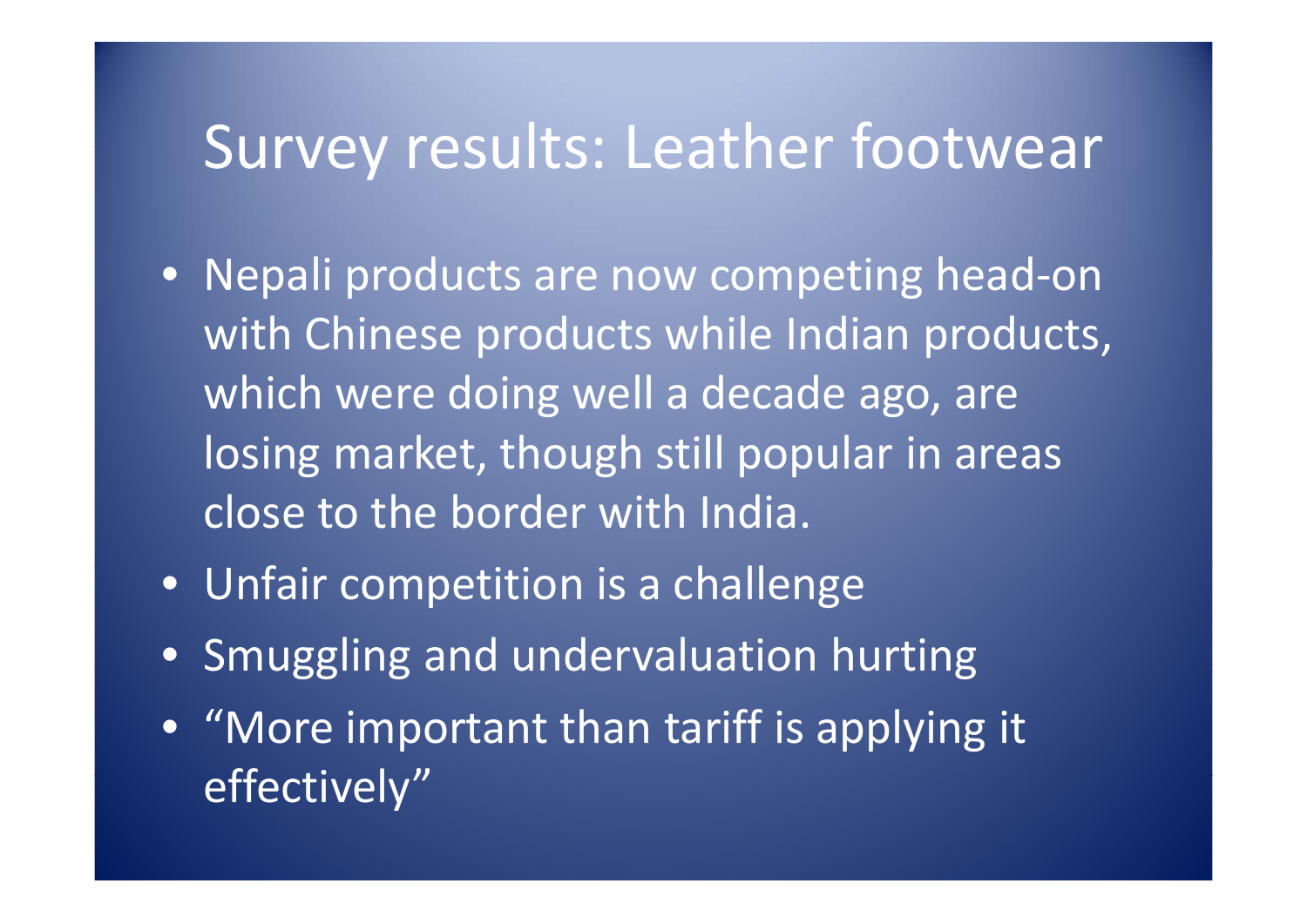- Gorakhkali Rubber Udyog Ltd. is the only establishment producing rubber tyres and tubes retreading in Nepal
- 38 % government owned
- Twenty‐five different sizes of tyres, covering truck and non‐truck tyres, are produced
- Sales are completely in the domestic market in most years.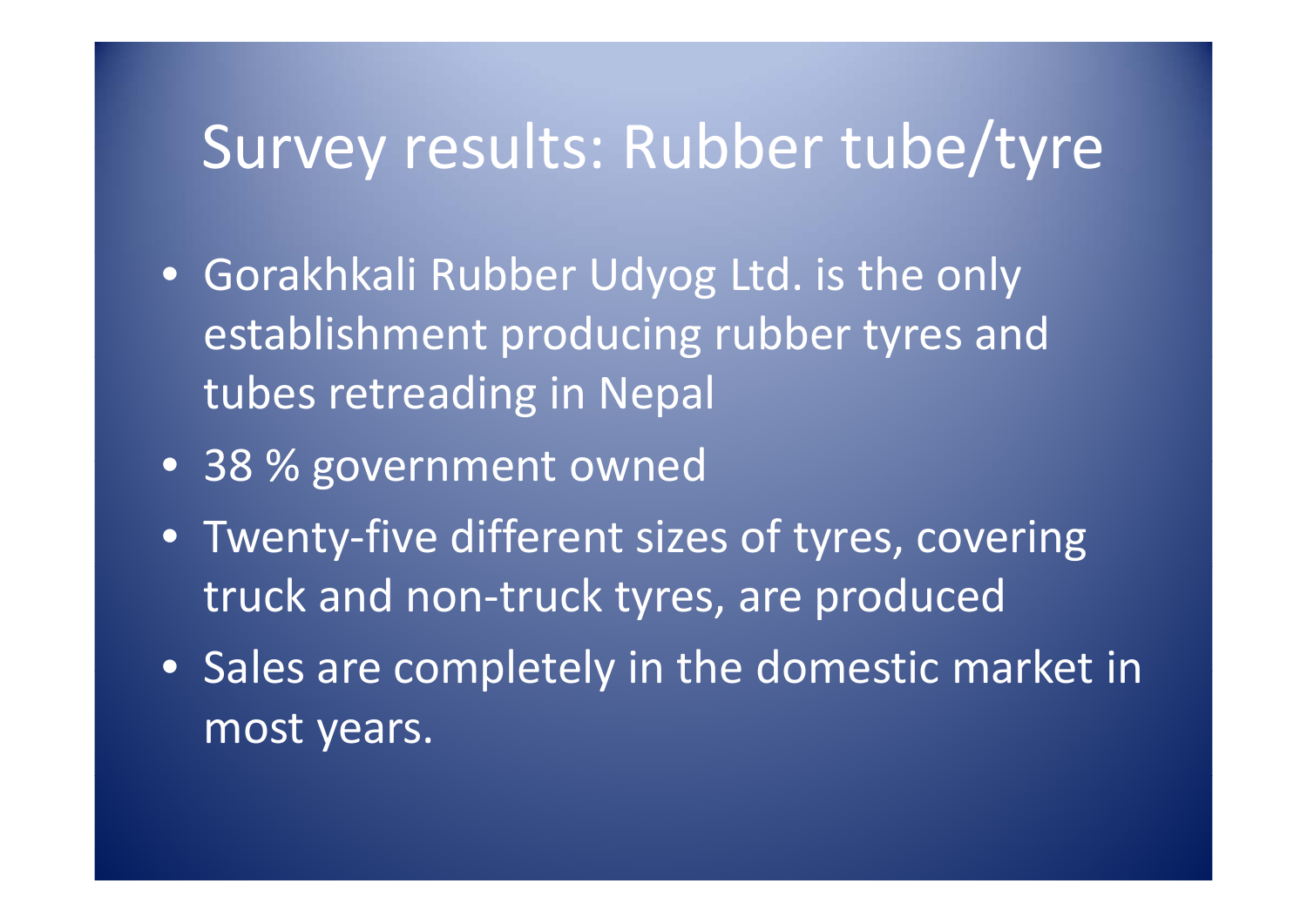- Sold mostly in the hill region of west Nepal, Gorakhkali tyres are considered relatively flexible and hence better suited to hill conditions.
- About 500 truck tyres were exported to Bangladesh in two or three years.
- Bangladesh demand was due to the tyres' quality in terms of suitability to hill conditions.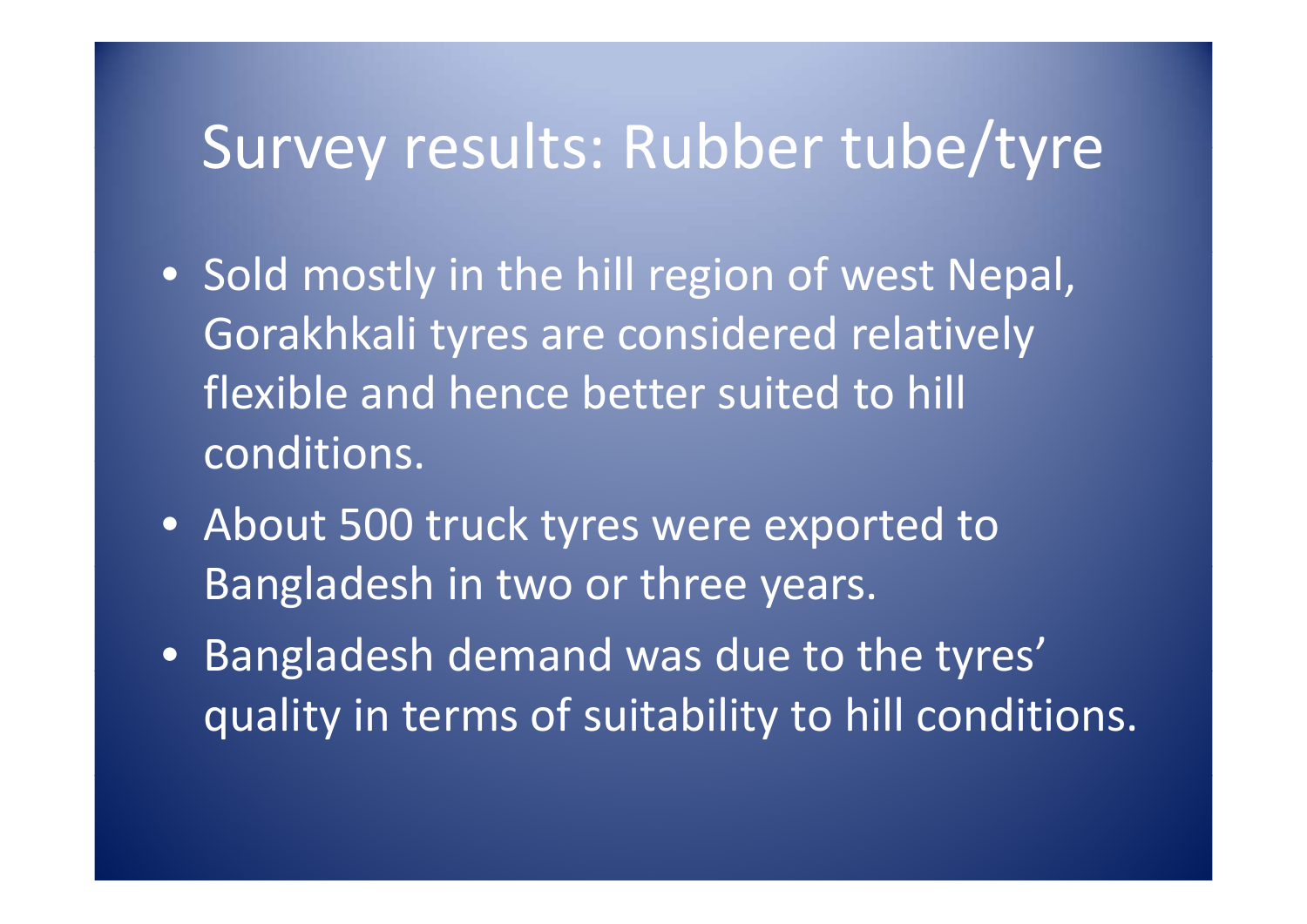- 40% capacity utilization; lack of working capital constraining utilization
- Imported raw materials account for 90 percent of production cost. About 40 percent of imports is natural rubber, sourced from India and Thailand
- Natural rubber production potential is very high in the Tarai region (southern plains bordering India) which if exploited would help reduce the cost of production.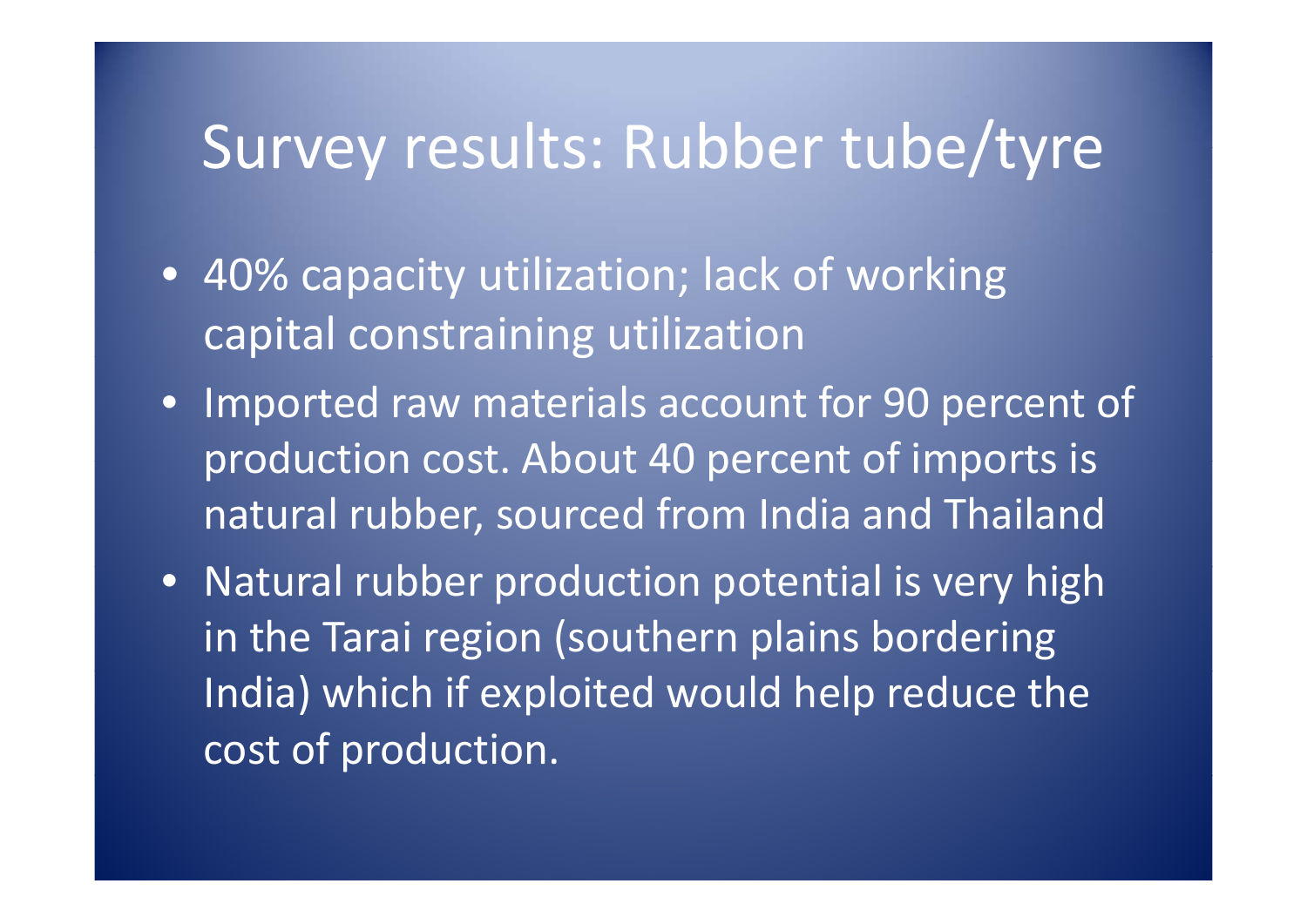- Average share in domestic market for truck tyre:30%
- Indian truck tyres supply 45 percent of the market
- Competition is intense from imports, mainly from India (strength of tyres)
- Price competition from Chinese tyres; some competition from Malaysia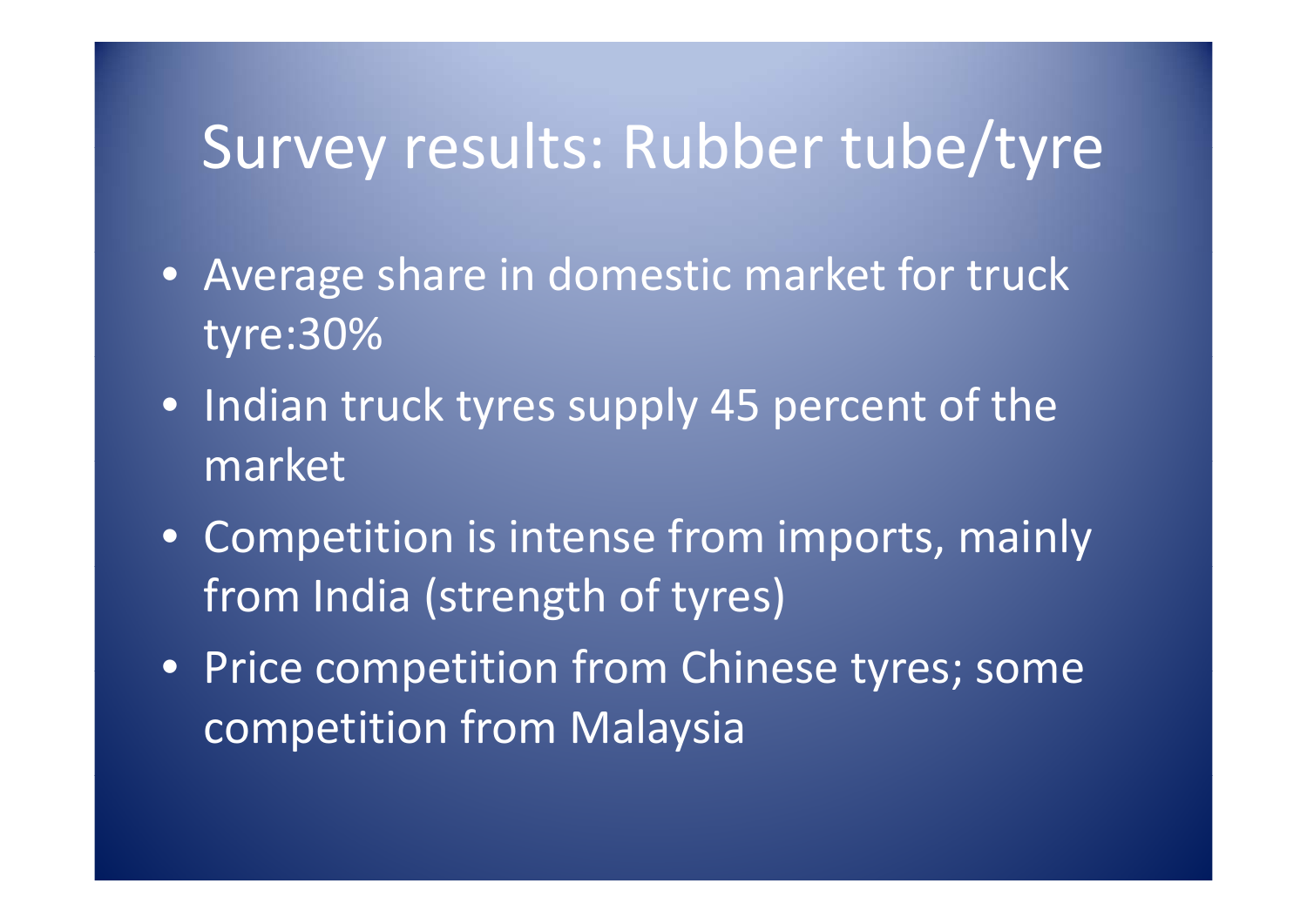- Inability to upgrade technology due to lack of capital is severely affecting competitiveness.
- Undervaluation and smuggling of foreign tyres is another factor adversely hurting the industry
- "Removal of tariff will destroy the industry"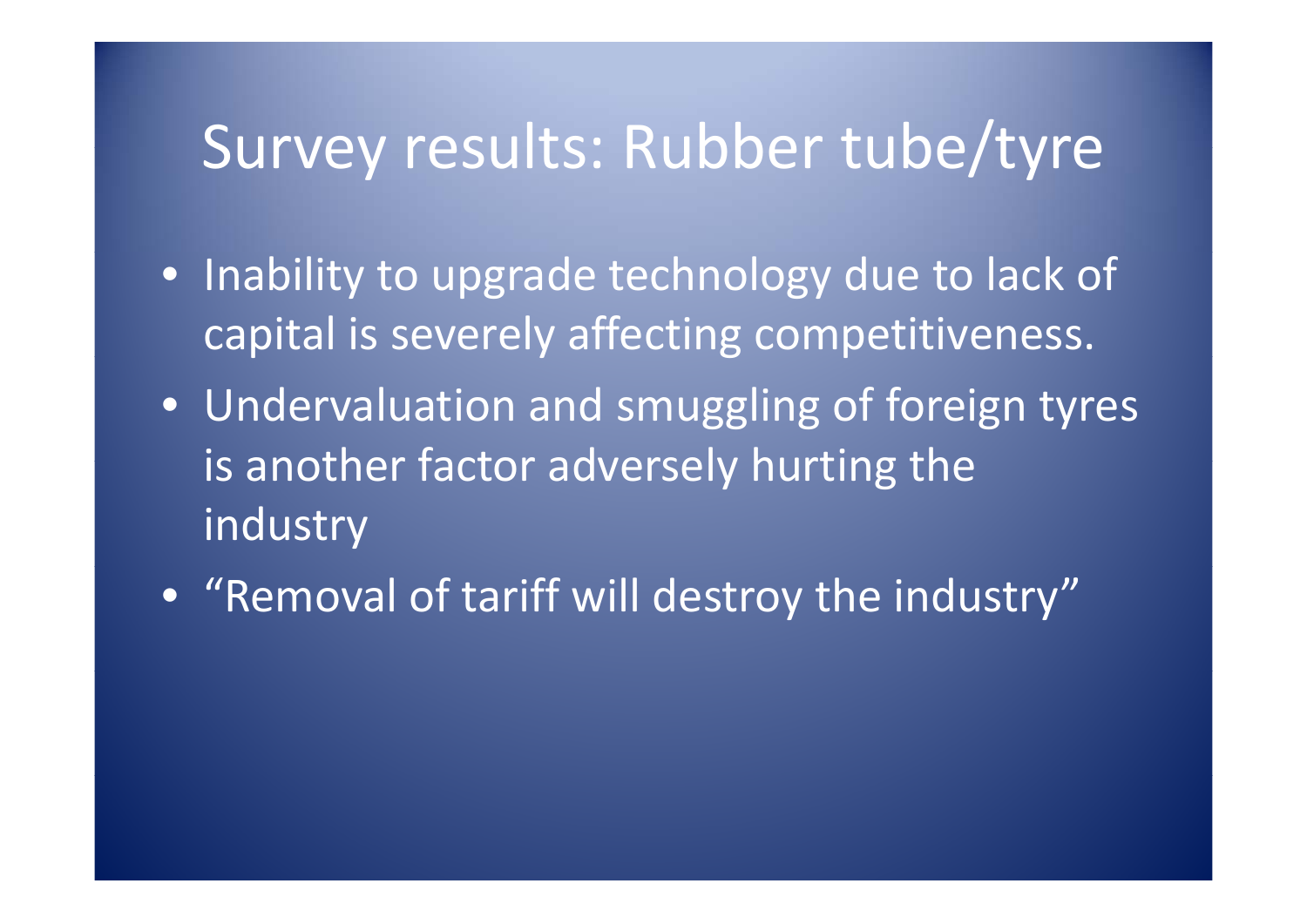- Nepal produces both lowland CTC (black) tea, which is consumed domestically and exported in almost equal parts, and highland orthodox (green) tea, which is mainly exported (over 95 percent).
- Nepal is self-sufficient in tea
- Direct employment to around 105,000 people
- Engagement of small farmers
- Priority sector identified by government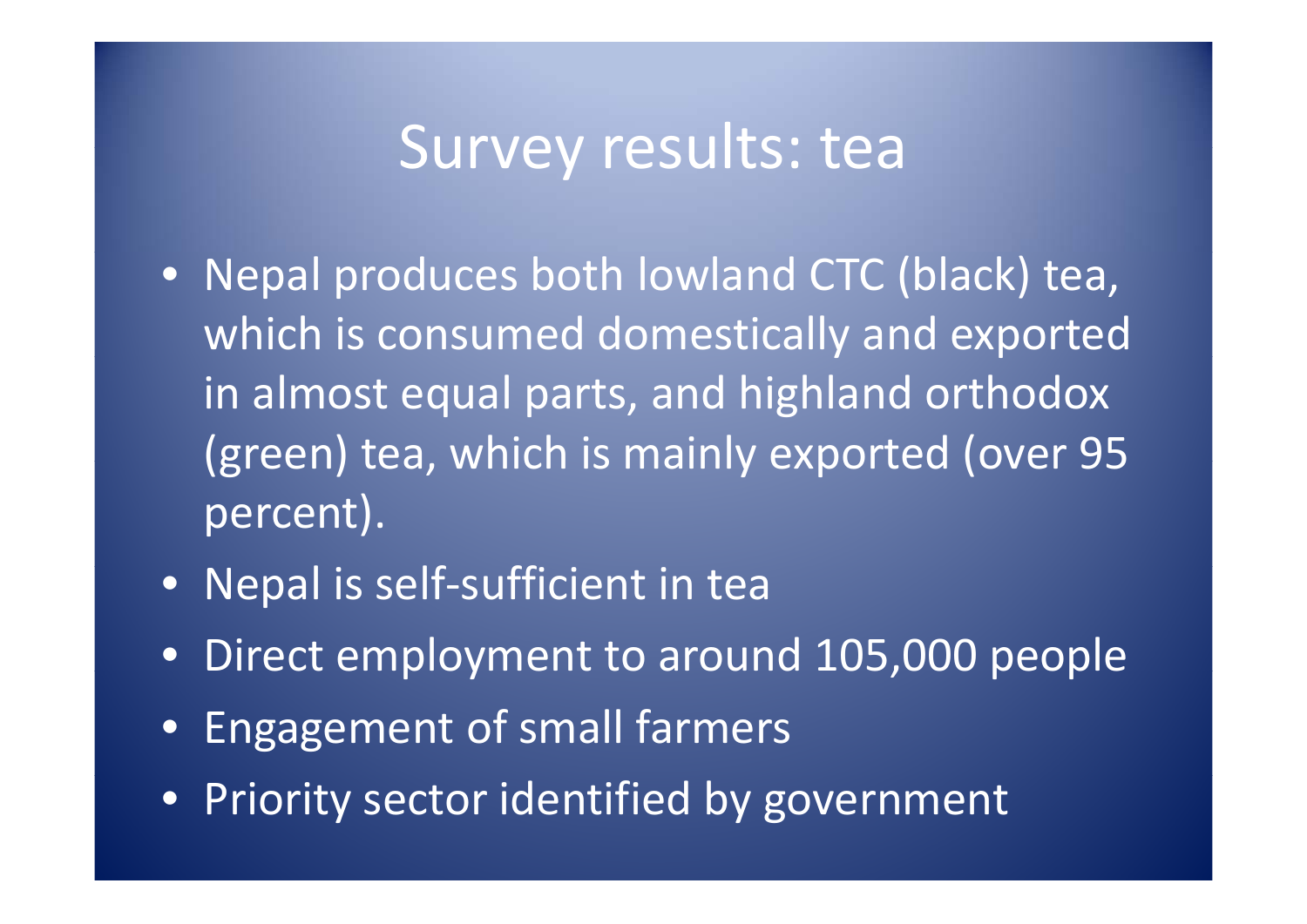- Almost the entire domestic market for orthodox tea is supplied by Nepali produce, Darjeeling tea having <sup>a</sup> marginal share.
- About 90 percent of the domestic market for CTC tea is supplied by Nepali produce, and the imports are mainly from India
- In general, domestically, Nepali tea is lower‐ priced than Indian tea, in both orthodox and CTC categories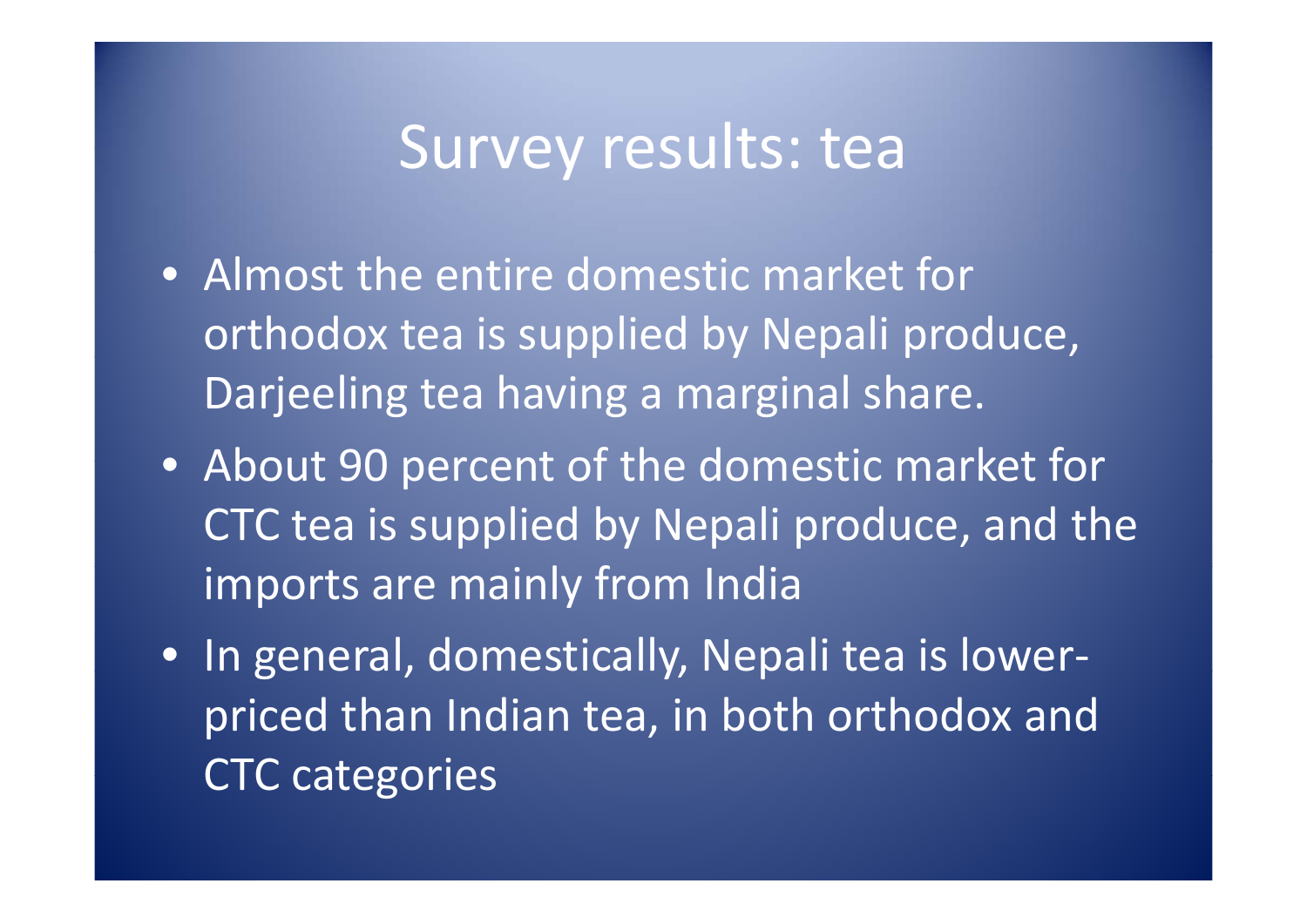- Smuggling of tea from India through the open border takes place
- Stakeholders appear divided over the rationale for protecting the tea sector.
	- One opinion is that though Nepali tea is competitive in the domestic market, it should be protected as it is in a growing phase and its full potential in terms of contribution to export revenue, employment and livelihoods for the rural poor is yet to be realized.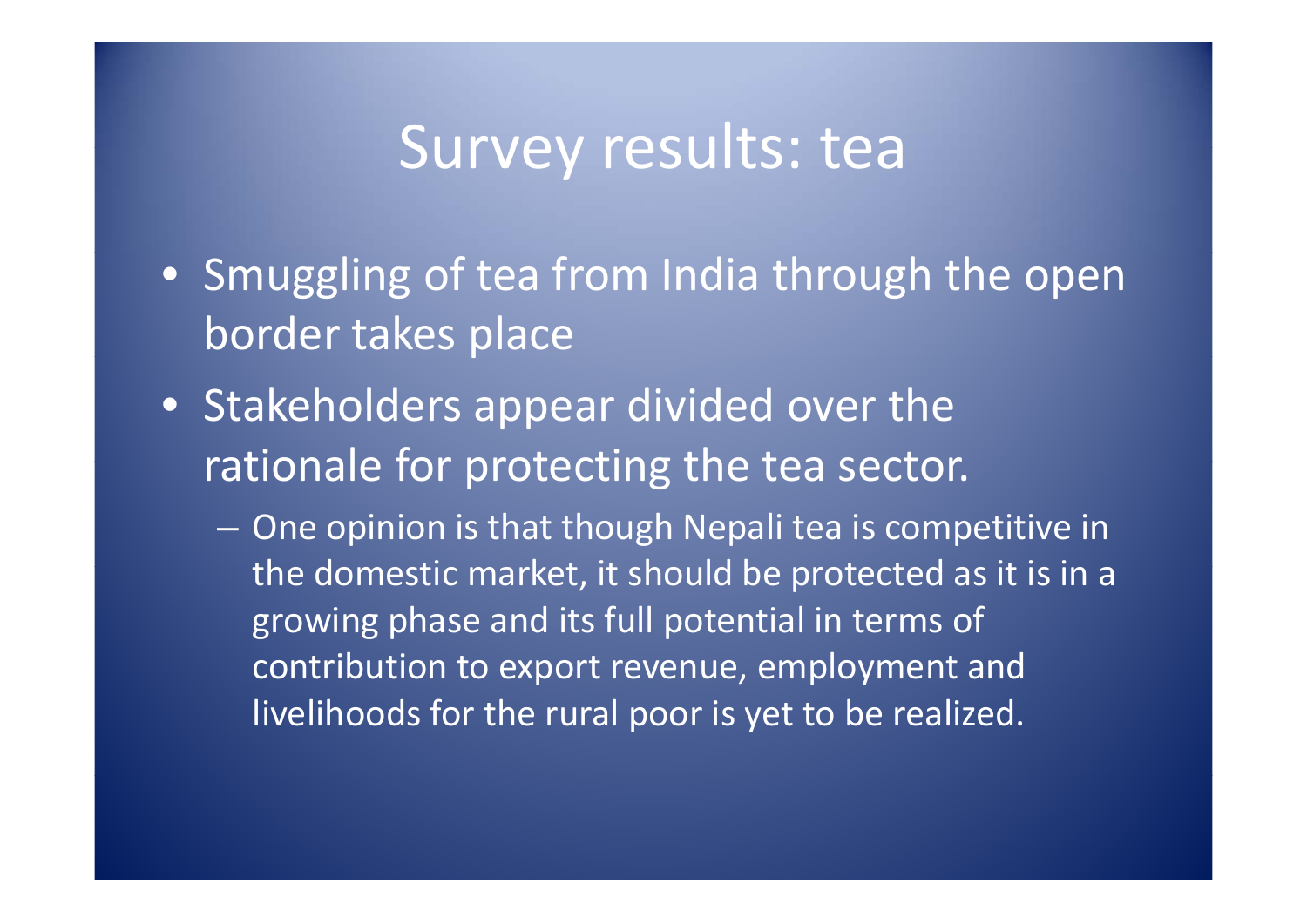• The other view is that since Nepal is more than self‐ sufficient in tea and is competitive in the domestic market (in terms of price as well as quality), the domestic tea sector will not be hurt by reducing import duties on tea.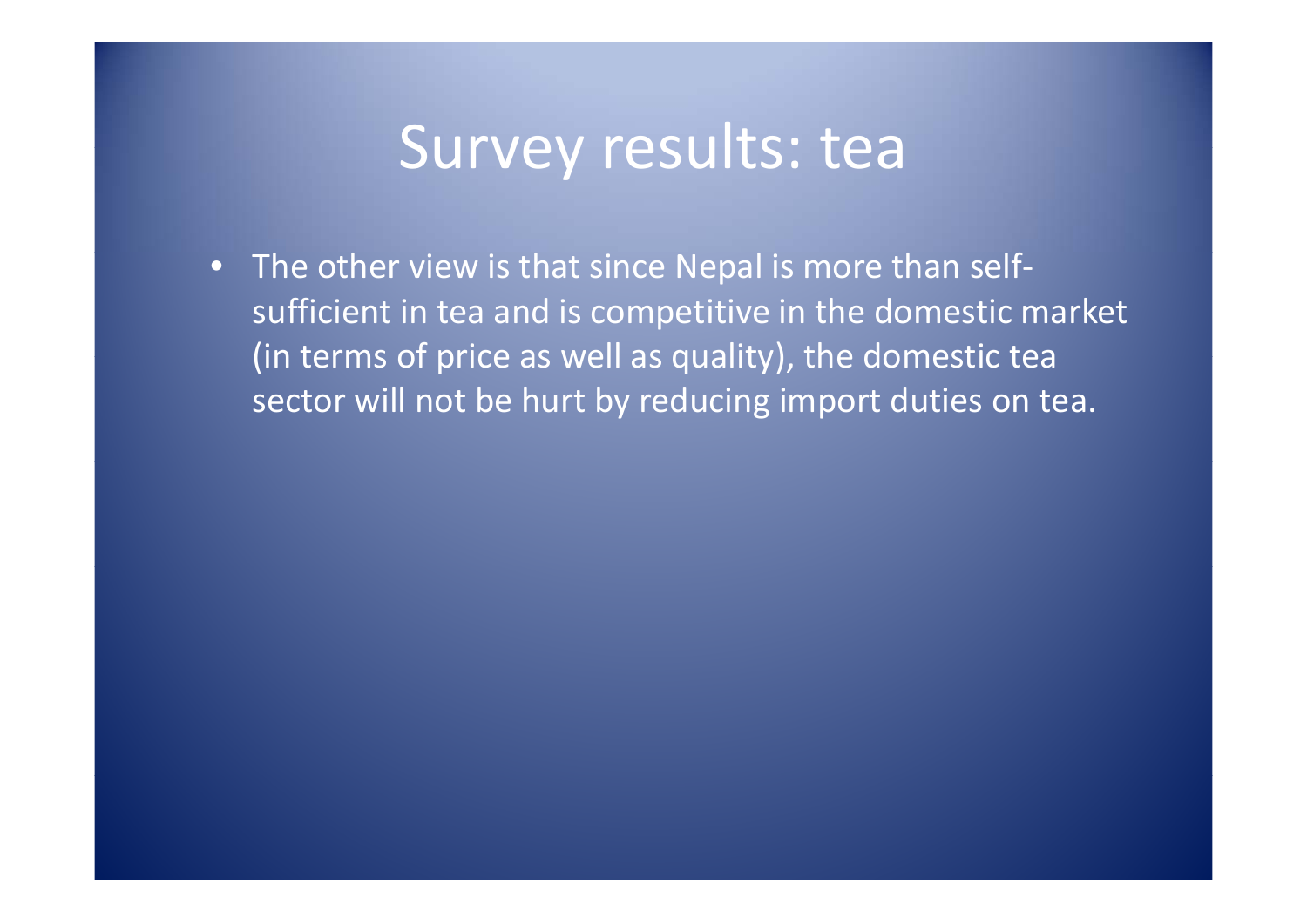- Domestic production is around 100 million metres, less than 20 percent of demand
- Capacity utilization is less than 25 percent.
- There are over 1,000 textile firms, small and large, but 140 are registered with Nepal Textile Industries Association, providing direct and indirect employment to 300,000 ‐400,000 people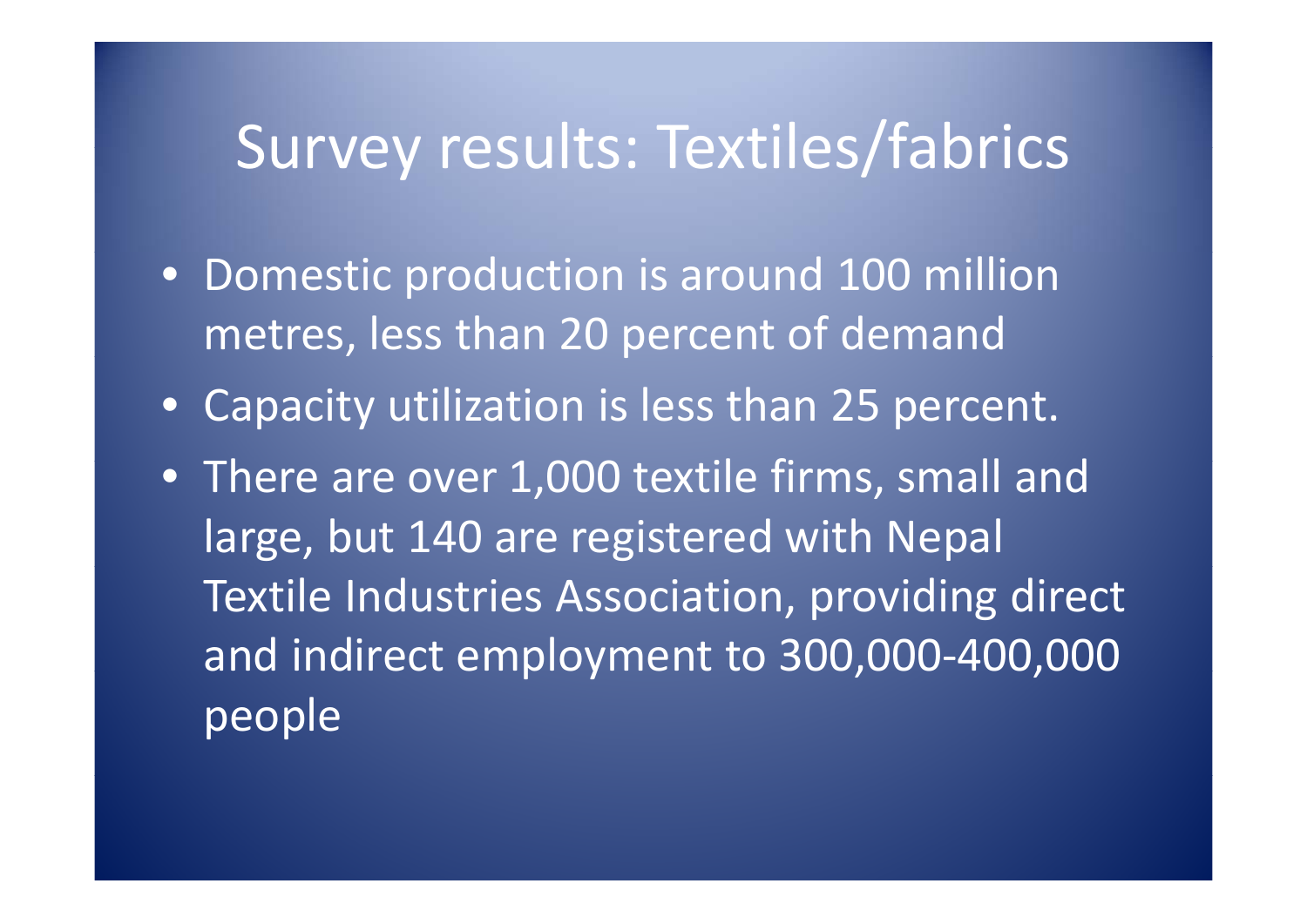- The industry mainly produces polyester textiles. About 90 percent of the yarn required for textile production is domestically produced while 10 percent is imported from India
- 90 percent of production is sold in the domestic market and 10 percent exported to India. Exports to India in 2008/09 to India amounted to NRs. 3.65 billion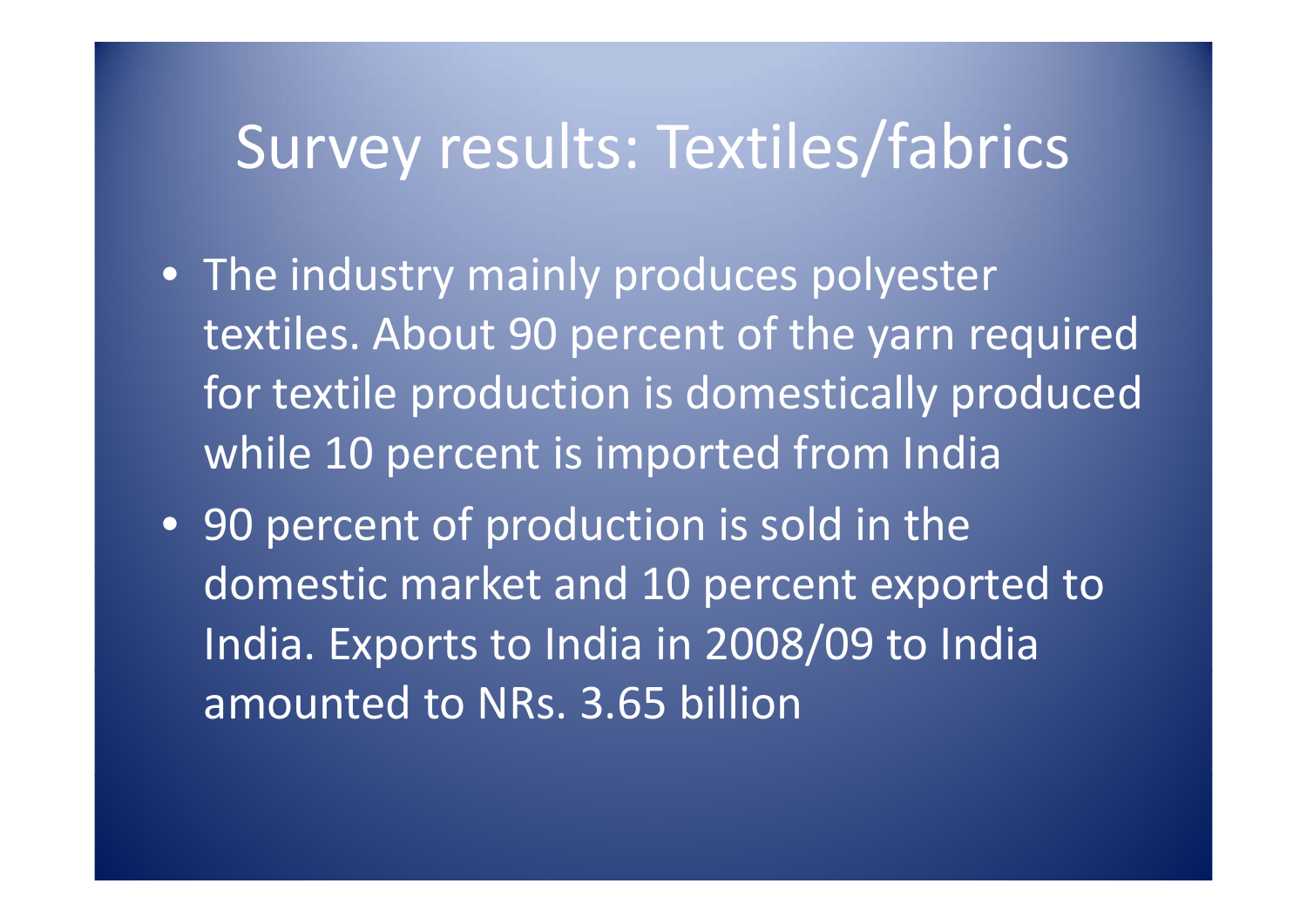- Exports are mainly in the high‐end category, namely shirts and suits. Competition in the domestic market is from Indian and Chinese products.
- "Dumping" of products from India and China, smuggling through the porous Nepal-India border and undervaluation of imported goods at the customs are serious issues.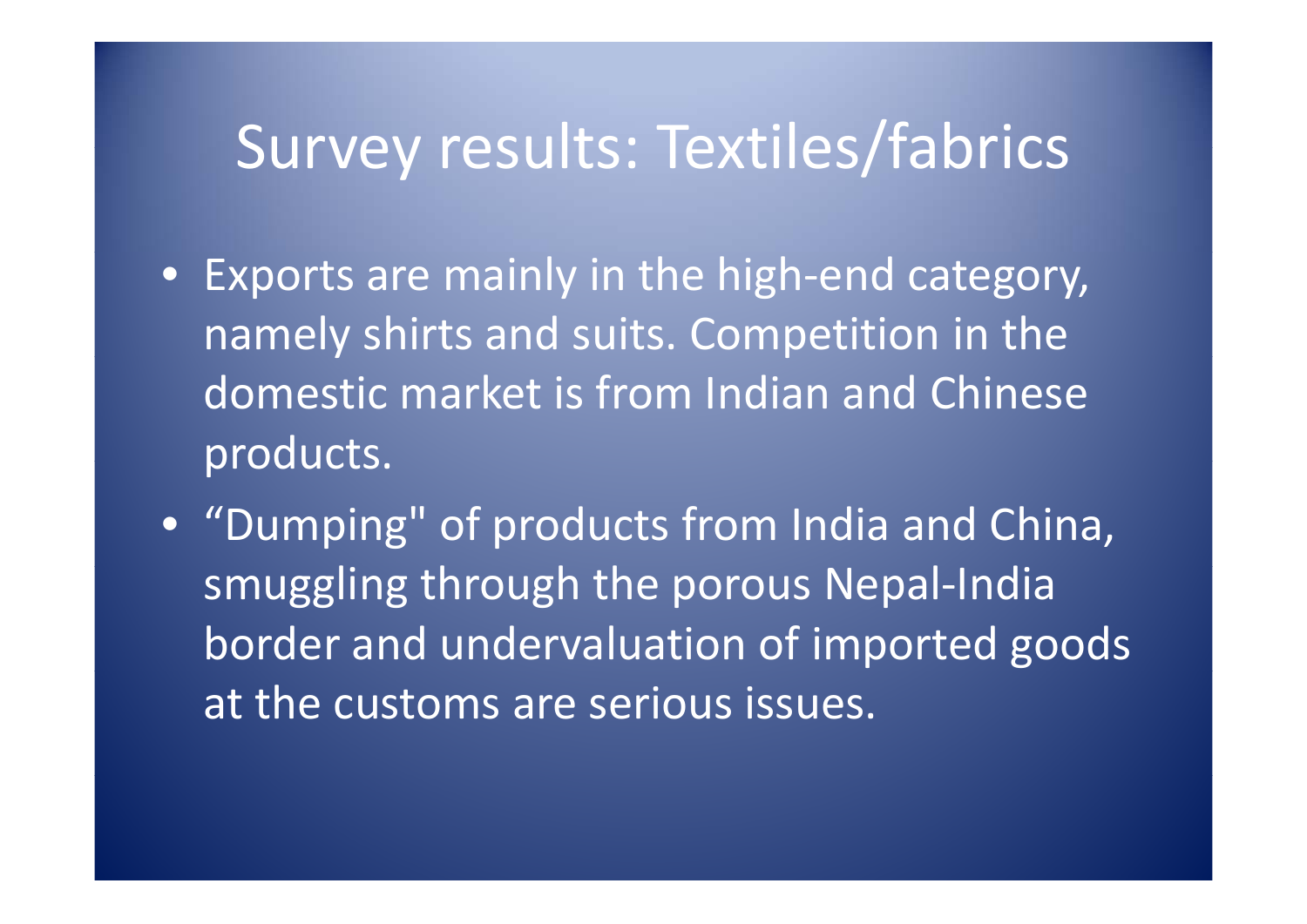• Industry association does not call for hike in tariffs (from current 15%), but does not want it to decrease further, arguing that it has been brought down significantly over the last 20 years (from as high as 100%), and unauthorized trade is taking place.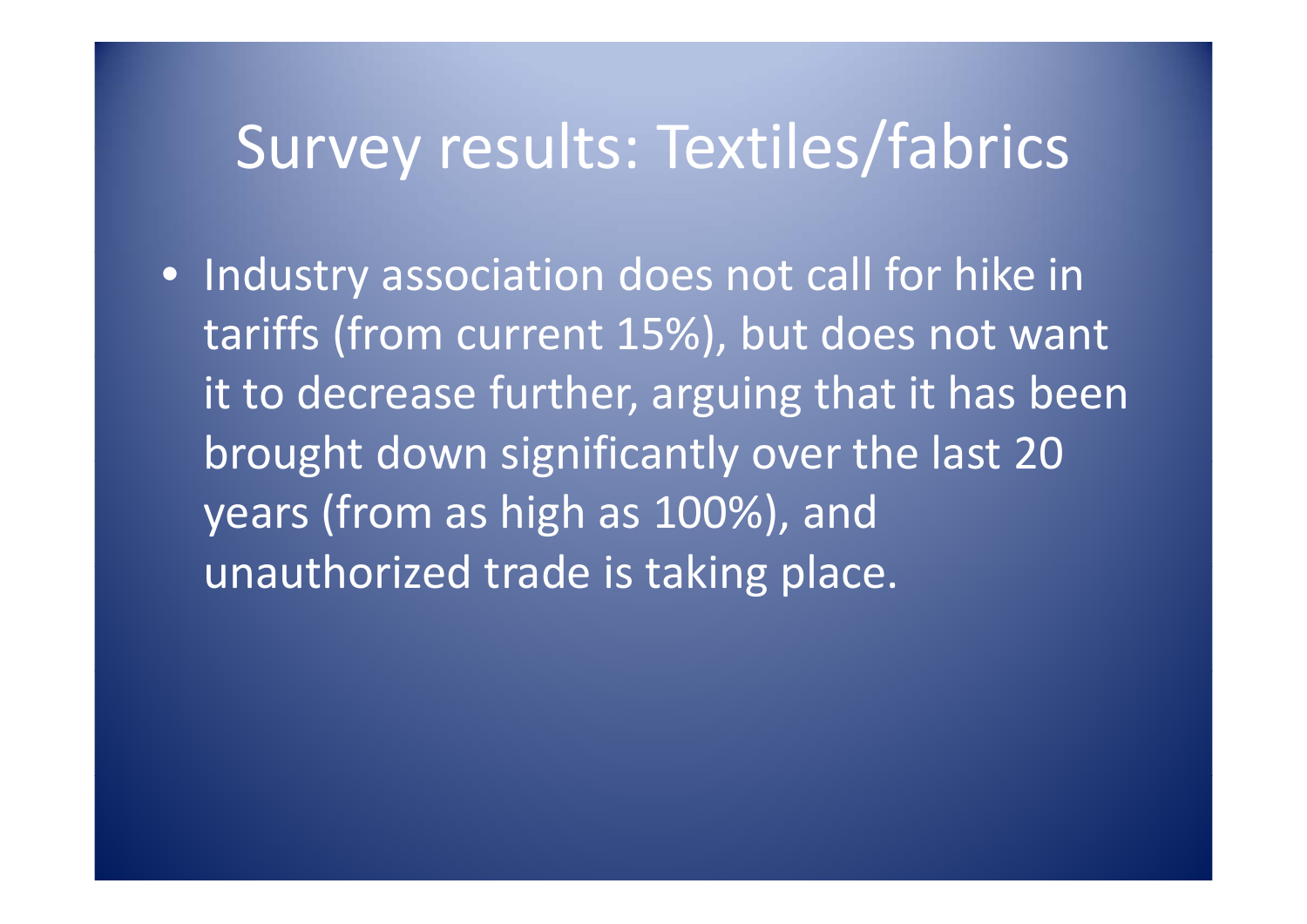# Survey results: Apparel (Chapter 61‐62)

- Nepal's apparel industry is export‐oriented. The industry body, Garment Association of Nepal (GAN), represents firms that basically cater to the international market.
- Firms producing mainly for the domestic market are small‐scale producers and not organized, and have very limited market share.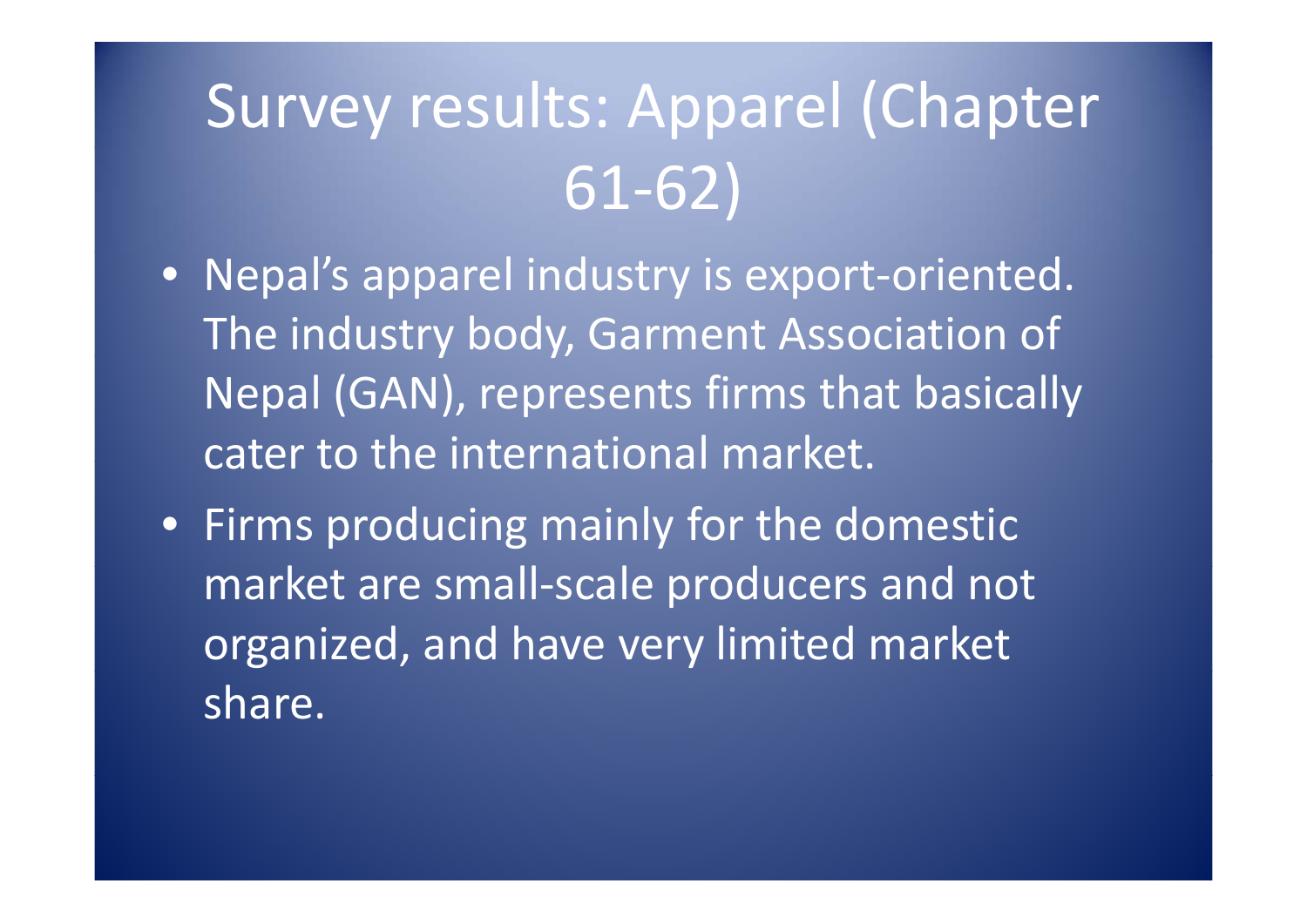# Survey results: Apparel (Chapter 61‐62)

- Firms catering to domestic market include proprietorship tailoring enterprises. They may be affected by reduction in tariffs on readymade clothing.
- For exporting firms (under GAN), however, the import tariff on apparel "does not matter".